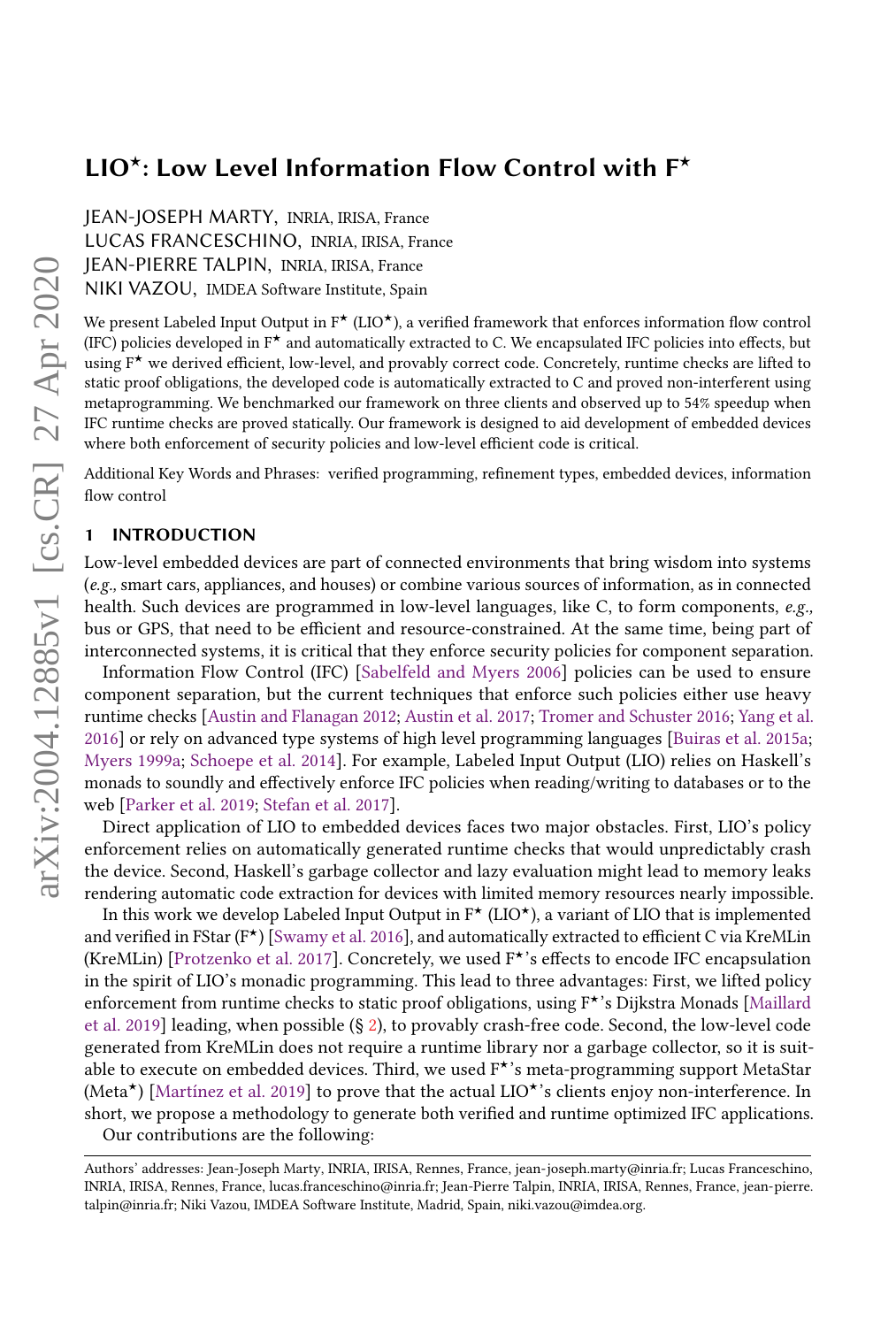- We developed LIO<sup> $\star$ </sup>, an F<sup> $\star$ </sup> library that enforces IFC policies (§ [3\)](#page-6-0). LIO $\star$  is statically verified by  $F^{\star}$  which allows for both 1) more efficient implementations, since dynamic IFC checks are statically proved and are thus redundant  $(\S 3.3)$  $(\S 3.3)$  and 2) low-level generated C code that is automatically extracted using KreMLin.
- We designed a mechanized meta-programming procedure that proves that clients of  $LIO<sup>×</sup>$  are non-interferent and applied it to two benchmarks and various toy clients  $(\S 4)$  $(\S 4)$ . Concretely, we used F<sup>★</sup>'s meta-programming facilities (Meta<sup>★</sup>) to prove, for the first time, non-interference of the actual IFC clients, instead of idealized models. We report conclusions and some limitations of this endeavor.
- We benchmarked LIO<sup>\*</sup> on three client applications (§ [5\)](#page-18-0): 1) BUS<sup>\*</sup>, that implements a bus system with IFC policies between communicating system components, 2)  $MMU^{\star}$ , that implements a software-defined memory management unit with policies on concurrent resources, and 3)  $DB^{\star}$ , that implements a database with explicit IFC policies. From these benchmarks, we conclude that extraction of C code under the IFC effect is possible and that the replacement of runtime checks with static proofs leads to cleaner code and up to 54% speedup (Table [7\)](#page-22-0).

## <span id="page-1-0"></span>2 OVERVIEW

This section provides an overview of the interface of three IFC libraries we implemented, that are summarized in Figure [1.](#page-1-1) DLIO<sup> $\star$ </sup>, presented in § [2.1,](#page-1-2) provides IFC using runtime checks, which may unpredictably raise exceptions during execution, but requires zero static verification effort from the developers. SLIO<sup> $\star$ </sup>, presented in § [2.2,](#page-3-0) lifts IFC to the verification of static proof obligations, thus minimizing runtime overhead and failures. However, the developers are required to statically discharge all proof obligations. GLIO<sup> $\star$ </sup>, presented in § [2.3,](#page-4-0) both lifts all IFC checks as static proof obligations and marks all IFC privilege tracking information as computationally irrelevant to remove all IFC-related information from the runtime

<span id="page-1-1"></span>

Fig. 1. The three versions of LIO\*

code, making it ideal for closed-loop execution but inconvenient when dynamic IFC information is necessary. We conclude that in applications where performance is critical, e.g., embedded systems, the static effort required by  $GLO^{\star}$  might be worth the effort, but for mainstream software development SLIO<sup>\*</sup> provides an ideal trade-off among runtime checks and verification effort.

## <span id="page-1-2"></span>2.1 DLIO<sup>\*</sup>: naive translation of LIO into  $F^*$

We start with an overview of the interface of DLIO $\star$ , an IFC library that, like LIO, we uses a lattice of security labels to protect sensitive data.

Labels to protect values. We use security labels to express information flow control policies. As a trivial security label, consider an enumeration of three values: type label = | **Low** | **Medium** | **High**. To protect data, we assign them labels and ensure that data labeled as, e.g., **Medium** can only be accessed by users with **Medium** or higher privileges.

The label system can be generalized to any lattice [\[Denning](#page-25-3) [1976\]](#page-25-3) where the privileges hierarchy is defined by a partial order relation ⊑. The label interface is generalized as an F<sup>★</sup> type class defined in § [3.1.](#page-6-1) Importantly, the **lattice** type class contains the least upper bound (**join**, ⊔) of two labels, the label ordering ( $canFlowTo, \sqsubseteq$ ), as well as proofs that the above methods form a partial order.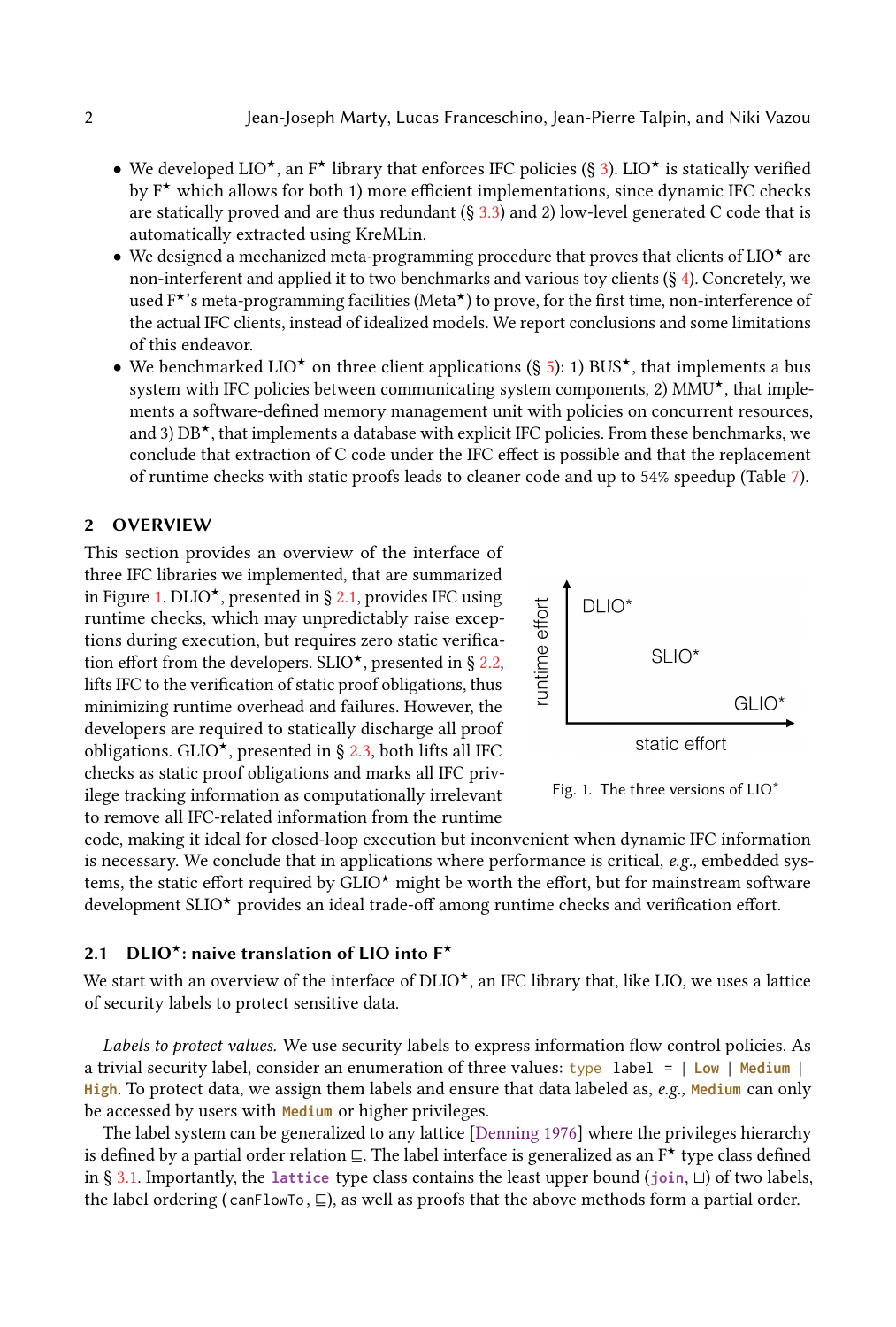The IFC Effect. DLIO<sup> $\star$ </sup> enforces IFC using runtime checks. Concretely, it provides two methods to label and unlabel data, that are defined in  $\S 3.2$  $\S 3.2$  and have the interface below.

```
val label : \alpha \rightarrow l \rightarrow Ifc (labeled \alpha)
val unlabel : labeled \alpha \rightarrow Ifc \alpha
```
The method label takes a value v and a label 1 as inputs and returns a labeled value, i.e., it wraps the value v with the label l. Dually, unlabel returns the value of its **labeled**, protected input. Both operations have an Ifc effect, which tracks the current label cur, that is, the accumulated privileges required to perform the current computation. Concretely, unlabel lv updates the current label by joining it with the label of  $1v$ . label  $v \in I$  only returns a labeled value when the current label can flow to 1 (cur  $\sqsubseteq$ 1). When it cannot, we are at risk of transmitting a value v of high privilege (*i.e.*, cur) to a level of lower security (i.e., l). To prevent this violation, label fails with an exception.

*Notations.* To simplify the type signatures, we use  $\alpha$  for types that support decidable equality  $\alpha$ : Type{hasEq  $\alpha$ } and *l* for instances of the lattice type class, a simplification permitted by using  $F^{\star}$ 's functors (as explained in § [3.1\)](#page-6-1). Additionally, most trivial ensures and requires clauses, e.g., requires  $\lambda = \rightarrow \tau$ , are omitted from function signatures to improve readability.

<span id="page-2-0"></span>Example. Consider below two functions that label and unlabel data below. On the left, eqLabeled takes two labeled data as input and unlabels them to compare their values. On the right, checkLabeled labels its input value and uses it to call eqLabeled .

```
let eqLabeled (v1 v2 :labeled α)
             : Ifc bool
 let i1 = unlabel v1 in
  // cur := cur ⊔ labelOf v1
  let i2 = unlabel v2 in i1 = i2
  // cur := cur ⊔ labelOf v2
                                  let checkLabeled (l:l) (i:α) (lv:labeled α)
                                                    : Ifc bool
                                     let lv' = label i l in
                                     // exception if cur ⊈ l
                                     eqLabeled lv lv'
                                     // cur := cur ⊔ labelOf lv
```
Each time eqLabeled unlabels a value, the current label is joined with the label of the value, while when checkLabeled labels a value a runtime check is performed.

*Extraction to C.* DLIO<sup>\*</sup>, as described so far, is equivalent to LIO where Haskell's LIO monad is replaced by  $F^*$ 's Ifc effect. [Wadler and Thiemann](#page-26-11) [\[2003\]](#page-26-11) established that, in theory, the transition from monads to effects is always possible. In practice, this transition from Haskell to  $F^{\star}$  gives us the ability to extract low-level C code, using KreMLin [\[Protzenko et al.](#page-26-8) [2017\]](#page-26-8) that automatically translates an  $F^*$  program to readable C code. For example, if our main program calls the function checkLabeled (l,i) with label l and int32 i, KreMLin will generate the following C code.

```
bool checkLabeled__int32_t(label l, int32_t i, labeled___int32_t lv) {
  label cur = getCurrent();
  if (!canFlow(cur, l)) fail("invalid labelling");
  labeled___int32_t lv = {.data = i, .tag = 1 };
  return eqLabeled__int32_t(lv, lv_);
}
```
That is, the C code directly accesses the current label cur and checks if it can flow to the argument label l. If so, it packs the input value i with the label l and uses it to call the C translation of the eqLabeled function. Otherwise, it fails with a runtime check. Below is the extraction of the eqLabeled function instantiated on integer labeled values.

```
bool eqLabeled(labeled___int32_t v1, labeled___int32_t v2) {
  labels c0 = getCurrent();
```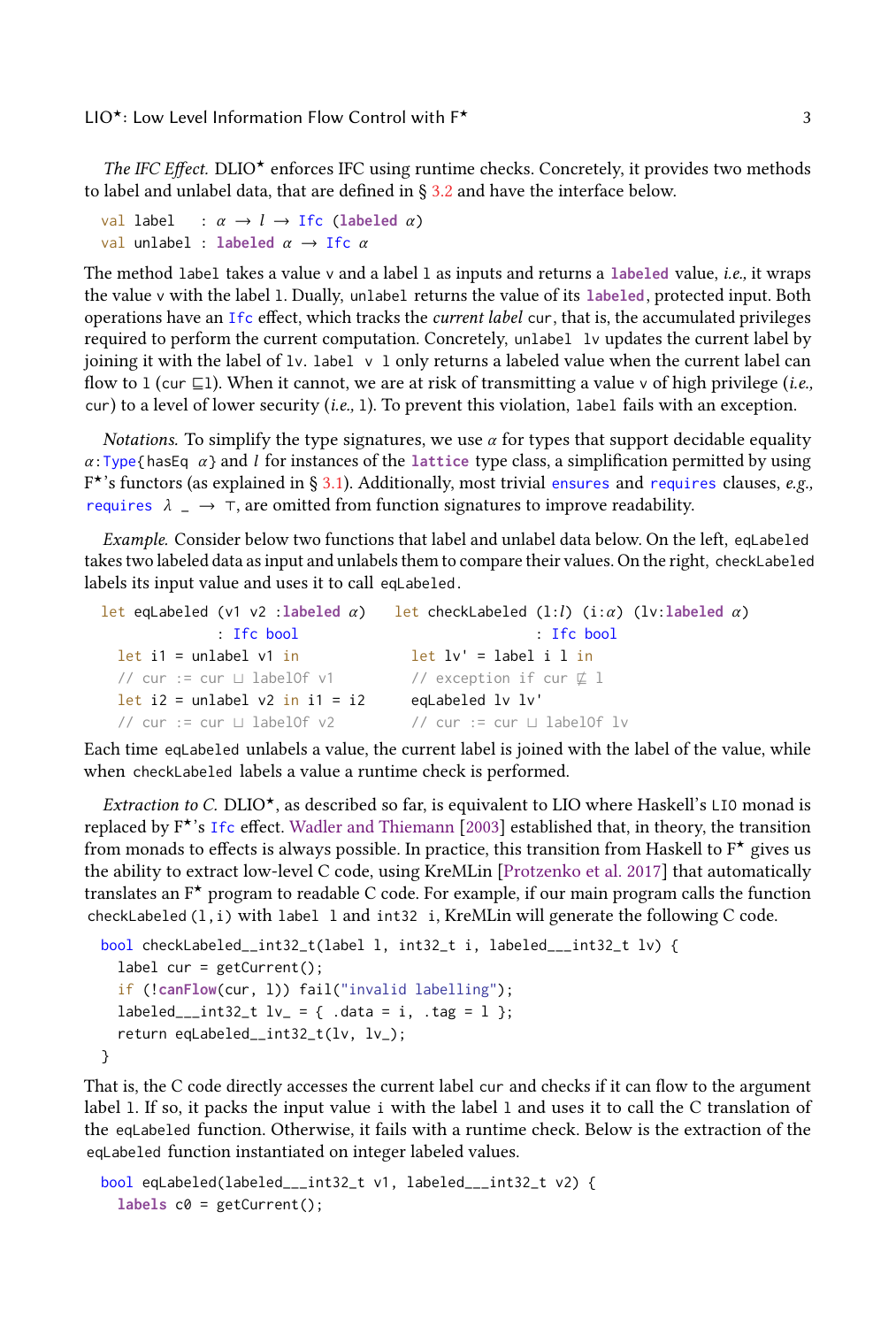```
labels c1 = join(c0, labelOf__int32_t(v1));
setCurrent(c1);
int32_t i1 = v1.data;labels c2 = getCurrent();
labels c3 = join(c2, labelOf__int32_t(v2));
setCurrent(c3);
int32_t i2 = v2.data;return i1 == i2;
```
That is, for each call to unlabel v, the C translation 1/ gets the current label, 2/ joins it with the label of v, 3/ sets the current label to the joint label, and  $4/$  gets the value of v. Finally, the comparison of the two values is returned.

This translation from DLIO<sup> $\star$ </sup> to low-level C brings us one step closer to our goal of generating an IFC library suitable to program embedded devices. But, we still face a big challenge: the generated code contains runtime checks (as seen in the above example) that are generated by calls to label and are not documented and thus unpredictable by DLIO<sup>\*</sup>'s clients. These potential runtime failures make  $DLIO<sup>*</sup>$  unsuitable for our goal, as hardware devices have critical sections that must not fail.

#### <span id="page-3-0"></span>2.2 SLIO<sup> $\star$ </sup>: turning IFC runtime checks into static proof obligations

Next, we describe SLIO<sup>\*</sup>, a static version of LIO<sup>\*</sup>, where IFC checks are statically verified by  $F^*$ , instead of being tested at runtime, as in  $DLIO^{\star}$ .

The crux of  $SLIO^*$  is that the IFC check performed by the label function is now lifted to a precondition of its Ifc effect [\[Maillard et al.](#page-26-9) [2019\]](#page-26-9). To call label (v, l), the client needs to prove that the current label can flow to 1 as expressed by the requires statement cur  $\subseteq$  1 below.

```
val label (v:α) (l:l) : Ifc (labeled α)
   (requires \lambda cur \rightarrow cur \subseteq 1)
   (ensures \lambda li x lf \rightarrow labelOf x = l \land valueOf x == v \land lf = li)
val unlabel : (vl labeled \alpha) : Ifc \alpha(requires \lambda = \rightarrow \top)
   (ensures \lambda li x lf \rightarrow lf = (li \sqcup labelOf vl) \land x == valueOf vl)
```
The Ifc effect that allows the expression of such a requirement is defined in § [3.3.](#page-9-0) To allow  $F^{\star}$  to discharge IFC requirements expressed as pre-conditions, functions with an Ifc effect must stipulate a post-condition, by mean of an ensures clause, that exactly captures their behaviors, i.e., the returned value and how the current label is modified. For instance, as specified above, label leaves the current label unchanged, while unlabel joins its initial label li with the label of its input vl.

Propagation of Proof Obligations. The IFC requirement of label is propagated to all its clients. For example, the checkLabeled will not be verified unless we supply it with the requires below:

```
let checkLabeled (l:l) (i:α) (lv:labeled α): Ifc bool
  (requires \lambda 10 \rightarrow 10 \subseteq 1)
  (ensures λ li x lf → lf = li ⊔ l ⊔ labelOf lv) // definition as in 2.1
let eqLabeled (v1 v2 :labeled \alpha) : Ifc bool
  (requires \lambda = \rightarrow \top)
  (ensures \lambda li x lf → lf = li \sqcup labelOf v1 \sqcup labelOf v2) // definition as in 2.1
```
}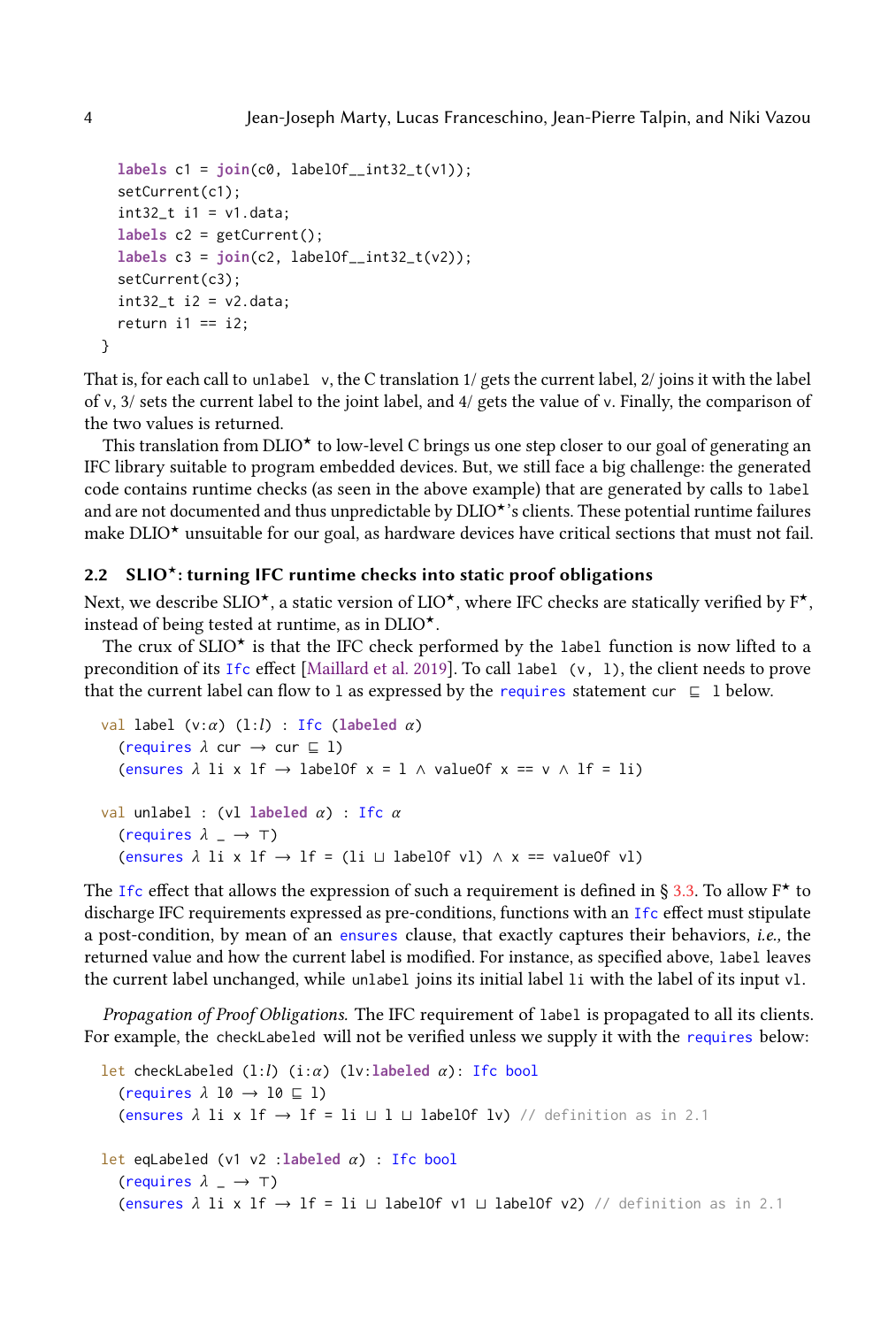To enable verification of its clients, checkLabeled also specifies the modifications it performs to the current label by an ensures post-condition. In turn, the verification of checkLabeled 's post-condition is only possible by the above guarantee of eqLabeled , which itself verifies by the guarantee of unlabel.

Handing Dynamic Data with Path Sensitivity. Of course, it is not always possible to statically discharge proof obligations, especially when they depend on dynamic data. For example, the function dynCheck below uses a function getDynamicLabel that *dynamically* returns a label  $1$  (e.g., from the console, a database or a random input). Then, it calls checkLabeled with that label.

```
let dynCheck (i:\alpha) (lv:labeled \alpha): Ifc bool =
 let l = getDynamicLabel() in // e.g., getDynamicLabel () = intToLabel(getRandom())
 let lc = getCurrent() in
  if lc ⊑ l
    then checkLabeled l i lv
    else ...
```
Since it is impossible to statically prove that the current label can flow to the dynamic l, then the call to checkLabeled must be guarded by the required runtime check. Because verification in  $F^{\star}$  is path-sensitive, the call to checkLabeled will easily verify. The decision of what happens when the check fails is left to the user: if the user desires the code to be crash-free, then they should ensure the else-branch be properly covered, an alternative that was not existent in  $DLIO<sup>*</sup>$ .

Runtime-check free C code. Having paid the price of static IFC check propagation and verification, which in fact is highly aided by  $F^*$ 's automation, we can enjoy C code without runtime checks. For example, the extracted C code for the checkLabeled function now simplifies to the below.

```
bool checkLabeled__int32_t(labels l, int32_t i, labeled___int32_t lv) {
  labeled___int32_t lv_ = { .data = i, .tag = 1 };
  return eqLabeled__int32_t(lv, lv_);
}
```
Now, checkLabeled simply packs the inputs to a labeled value and calls eqLabeled . The extracted code, compared to  $DLIO^{\star}$ , lacks all the runtime checks and exceptions derived from calls to label, leading to code amicable for unattended devices. But, code extracted from calls to the unlabel function remains unchanged. For instance, each call to eqLabeled is still updating the current label, which greatly slows down execution, especially in cases where it is actually unused.

### <span id="page-4-0"></span>2.3  $GLIO<sup>*</sup>:$  ghosting the current label

The final variant of  $LIO^{\star}$  is  $GLIO^{\star}$  which, in addition to removing the dynamic IFC checks like  $SLIO^{\star}$ , also removes all updates to the current label before runtime. To do so, the current label is marked as computationally irrelevant, using  $F^{\star}$ 's Ghost module. In practice, this means that the current label is preserved at compile time, to verify static IFC proof obligations, but it is erased at runtime, thus the C extraced code is free from current state book-keeping.

The implementation is presented in  $\S$  [3.4.](#page-11-0) and suffers from two inconveniences:

Inconvenience I: Lifting from and to ghost values. The Ifc effect keeps track of a ghost state that preserves an erased label. To pass this label to functions, e.g., methods of the **lattice** type class that expect a label, we need to use  $F^*$ 's reveal function that reveals the content of erased values within specifications. Dually, to turn labels into erased labels, e.g., to compare them with the current label, we need to use  $F^{\star}$ 's hide function that erases values.

For example, the specification of checkLabeled gets polluted with reveal and hide, as below: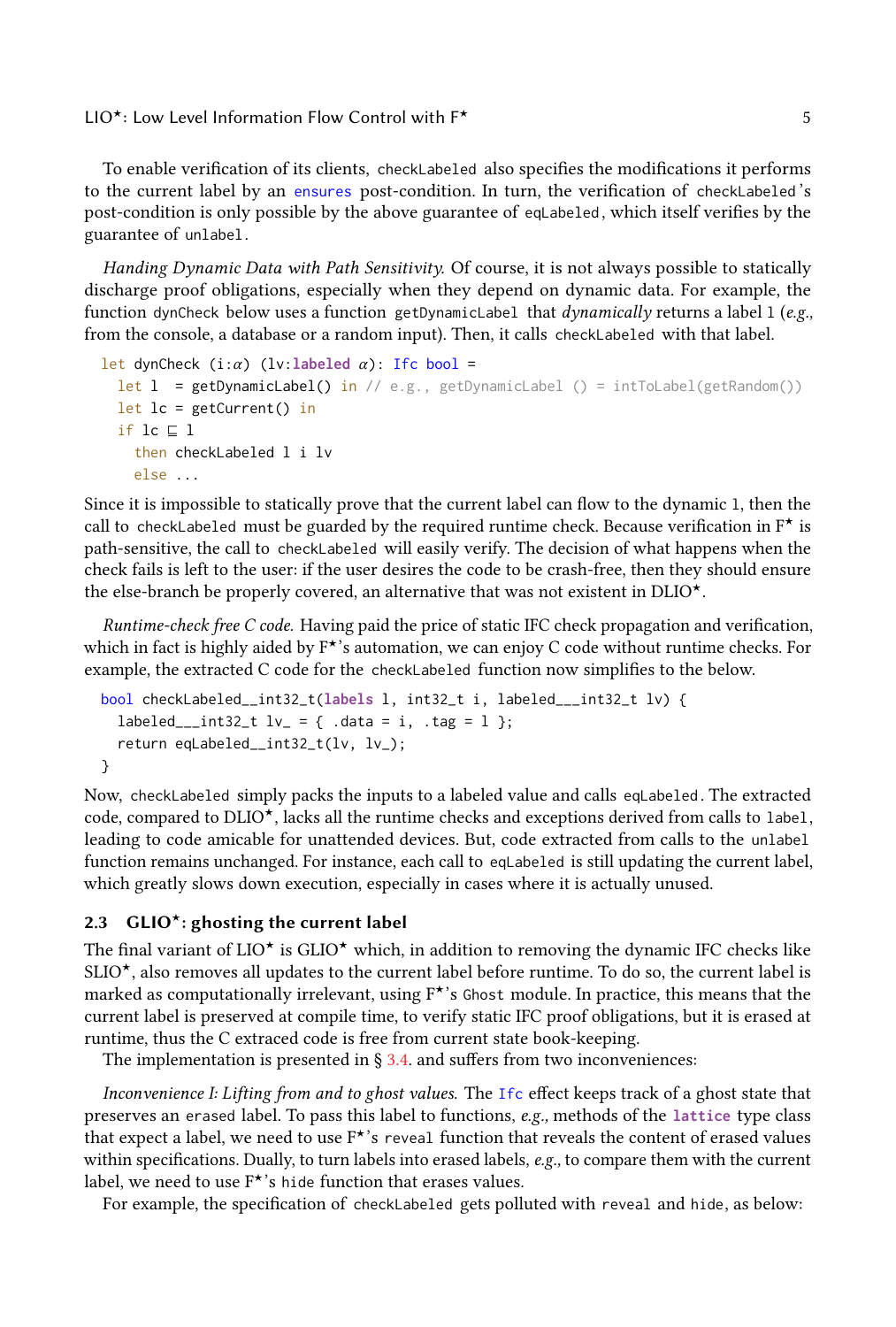```
let checkLabeled (1:l) (i:α) (lv:labeled α): Ifc bool // definition in 2.1
  (requires \lambda li \rightarrow reveal li \subseteq l)
  (ensures \lambda li x lo \rightarrow lo = li \sqcup l \sqcup reveal (labelOf lv))
```
The semantics of the requires and ensures clauses remains the same, but now the argument label 1 exists at runtime, while the label arguments of the clauses are erased, thus conversions are required.

Inconvenience II: Dynamic Checks require explicit book-keeping.  $GLIO^{\star}$  turns really inconvenient when static IFC checks involve dynamic data. For instance, consider that we want to replicate the function dynCheck from  $SLIO^{\star}$ , that calls checkLabeled with a label 1 obtained at runtime.

```
let dynCheck (i:\alpha) (lv:labeled \alpha): Ifc bool =
 let 1 = getDynamicLabel() inlet lc = ??? // was getCurrent () in 2.2
  if lc ⊑ l
    then checkLabeled l i lv
    else ...
```
In SLIO<sup> $\star$ </sup>, we used a runtime check to ensure that the current label can flow to 1. This is not possible anymore, since the current label is erased at runtime. Now, what is a potential check we could perform to persuade  $F^*$  that calling checkLabeled with the dynamic 1 is valid?

We can always construct a label 1c so that the checkLabeled call verifies, by explicitly passing around the current label. This essentially means that the clients need to manually and correctly, replicate all the current label accumulation that  $SLIO^{\star}$  was automatically doing. Of course, this is error prone and not encouraged, but suggests that handling dynamic data is possible in  $GLIO^{\star}$ , though defeats its design. In short, unlike low-level applications, clients rely heavily on dynamic checks (as DB<sup> $\star$ </sup> of § [5\)](#page-18-0) will not benefit from GLIO $\star$ .

Current-label free C code. Though strenuous at times,  $GLIO<sup>*</sup>$  comes with the huge advantage that the extracted C code is completely free from label information. For instance, below is the extracted C code from the functions checkLabeled and eqLabeled .

```
bool checkLabeled__int32_t(int32_t i, int32_t lv) {
  int32_t lv_ = i;
  return eqLabeled__int32_t(lv, lv_);
}
bool eqLabeled_int32_t(int32_t v1, int32_t v2) {
  int32_t i1 = v1;int32_t i2 = v2;return i1 == i2;
}
```
At runtime all labels are removed, thus labeled values are represented purely by their values. Thus, extraction to C erases not only all the current label book-keeping information, but also the data field selectors from labeled values. In short, the extracted code is light and amenable to low-level embedded systems, as supported by our benchmarks  $(S_5)$  $(S_5)$ . At the same time, IFC checks have been verified to statically hold by  $F^{\star}$ .

An additional benefit of  $GLIO^{\star}$  is that, due to its lack of stateful updates, it is amenable to prove metatheorems. Concretely, in  $\S$  [4](#page-13-0) we define a metaprogramming procedure that encodes a noninterference lemma on clients of GLIO<sup>\*</sup>. Intuitively, this procedure uses Meta<sup>\*</sup> to derive 1/ the "low view" of a  $GLIO^{\star}$  function, *i.e.*, the view of an adversary with low privileges, and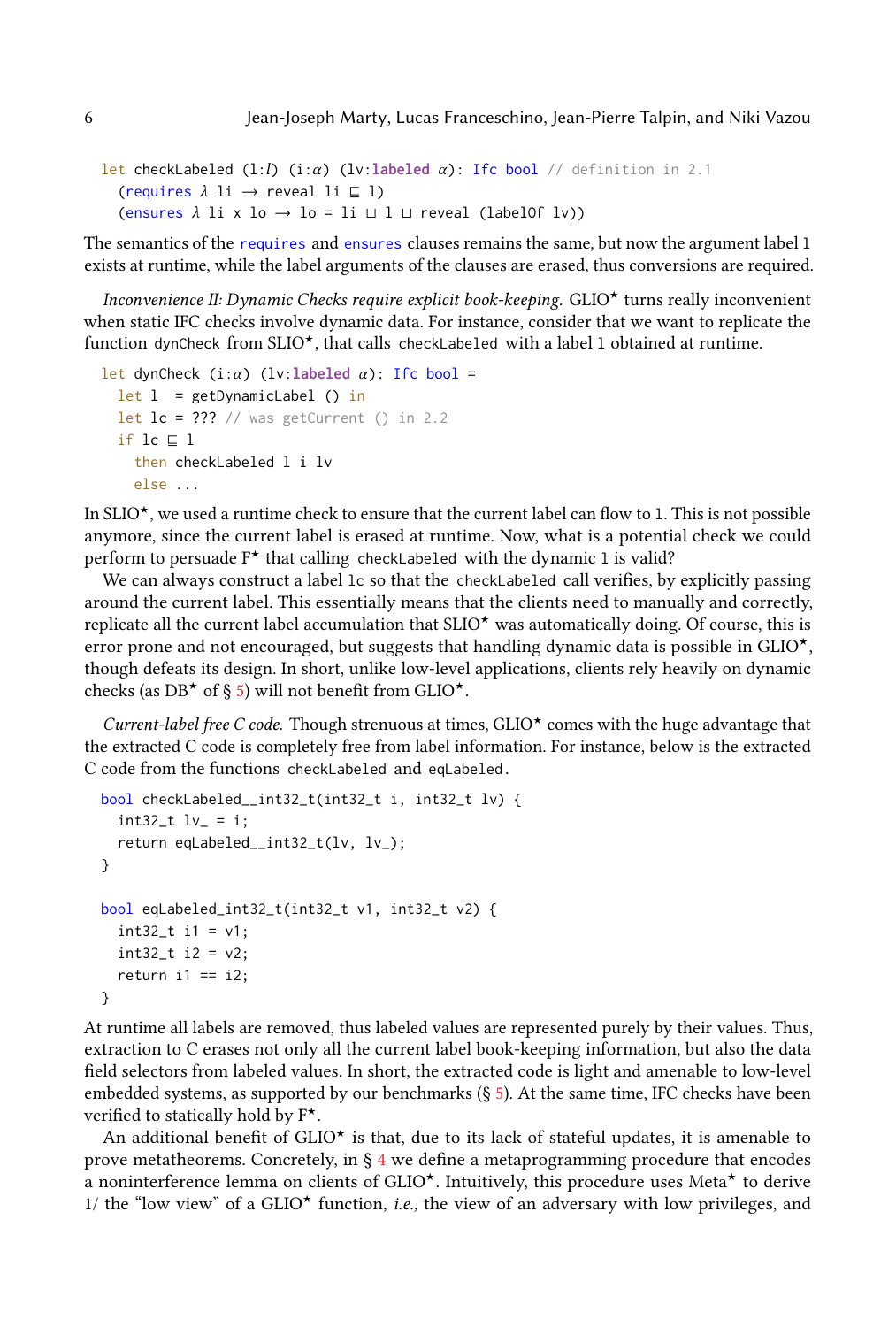2/ a lemma that encodes that low view is preserved by evaluation, and thus, as in [Russo et al.](#page-26-12) [\[2008\]](#page-26-12), encodes noninterference. We used this procedure on both the example functions eqLabeled and checkLabeled, as well as on two of our benchmarks (§ [5\)](#page-18-0). In all these cases,  $F^{\star}$  was able to automatically prove the noninterference, mechanically derived lemmata.

## <span id="page-6-0"></span>3 IMPLEMENTATION OF LIO\*

This section presents the three versions of our IFC library, all of which express IFC policies using a verified label type class described at § [3.1.](#page-6-1) Concretely, we define

 $(\S 3.2)$  $(\S 3.2)$  the dynamic DLIO<sup>\*</sup>, where IFC policies are checked at runtime,

 $(\S 3.3)$  $(\S 3.3)$  the static SLIO<sup>\*</sup>, where IFC policies are lifted to compile time proof obligations, and

 $(\S 3.4)$  $(\S 3.4)$  the ghost GLIO<sup>\*</sup>, where the IFC label tracking is ghosted, *i.e.*, totally erased at runtime.

#### <span id="page-6-1"></span>3.1 Labels as a type class

IFC policies are represented by a lattice [\[Denning](#page-25-3) [1976\]](#page-25-3). We encode the lattice of policies as an  $F^*$ parametric type class that defines the lattice operations, constants, and properties. This encoding allows one to instantiate the type class to fit the policy of a domain-specific application, while ensuring all algebraic properties of the expected lattice operations are satisfied.

The "can flow to" operation ( $\subseteq$ ) defines the partial order relation between labels. The operations meet ( $\sqcap$ ) and join ( $\sqcup$ ) respectively define the greatest lower bound and the least upper bound of the two labels in this lattice. Finally, bottom  $( \perp )$  is the minimum lattice element. As in [\[Parker et al.](#page-26-5) [2019\]](#page-26-5), the type class is refined with the required lattice properties:

- bottom is the smallest lattice value (**lawBot**),
- each label can flow to itself ( **lawFlowReflexivity** ),
- if two labels can flow to each other they are flow-equivalent ( lawAntisymmetry ),
- if three labels can flow in chain then the minimum can flow to the maximum ( **lawTransitivity** ),
- any label lower than a pair of labels can flow to the glb of these two labels (**lawMeet**), and
- the lub of a pair of labels can flow to any label accessible by this pair (**lawJoin**).

```
class lattice a = {
 ⊥: a;
 ⊑: a → a → Tot bool;
 □: a → a → Tot a;⊔: a → a → Tot a;
 lawBot: l:a \rightarrow Lemma (\perp \sqsubseteq 1);
 lawReflexivity : l:a → Lemma (1 ⊆ 1);
 lawAntisymmetry : x:a \rightarrow y:a \rightarrow Lemma ((x \sqsubseteq y \land y \sqsubseteq x) \Rightarrow x = y);
 lawTransitivity : x:a \rightarrow y:a \rightarrow z:a \rightarrow Lemma ((x \sqsubseteq y \land y \sqsubseteq z) \Rightarrow x \sqsubseteq z);
 lawMeet : z:a \rightarrow x:a \rightarrow y:a
    \rightarrow Lemma (z = (x ∩ y) \Rightarrow z \sqsubseteq x \land z \sqsubseteq y \land (\lor (l:a). l \sqsubseteq x \land l \sqsubseteq y \Rightarrow l \sqsubseteq z));
 lawJoin : z:a → x:a → y:a
    → Lemma (z = (x ⊔ y) ⇒ x ⊑ z ∧ y ⊑ z ∧ (∀ (l:a). x ⊑ l ∧ y ⊑ l ⇒ z ⊑ l));
}
```
To generate an IFC policy, one needs to instantiate the **lattice** type class with a concrete lattice. One such simple instance is, for example, the minimalistic classification of **Low** for public data, **Medium** for sensitive information, and **High** for private data:

type **simple\_lattice** = | **Low** | **Medium** | **High**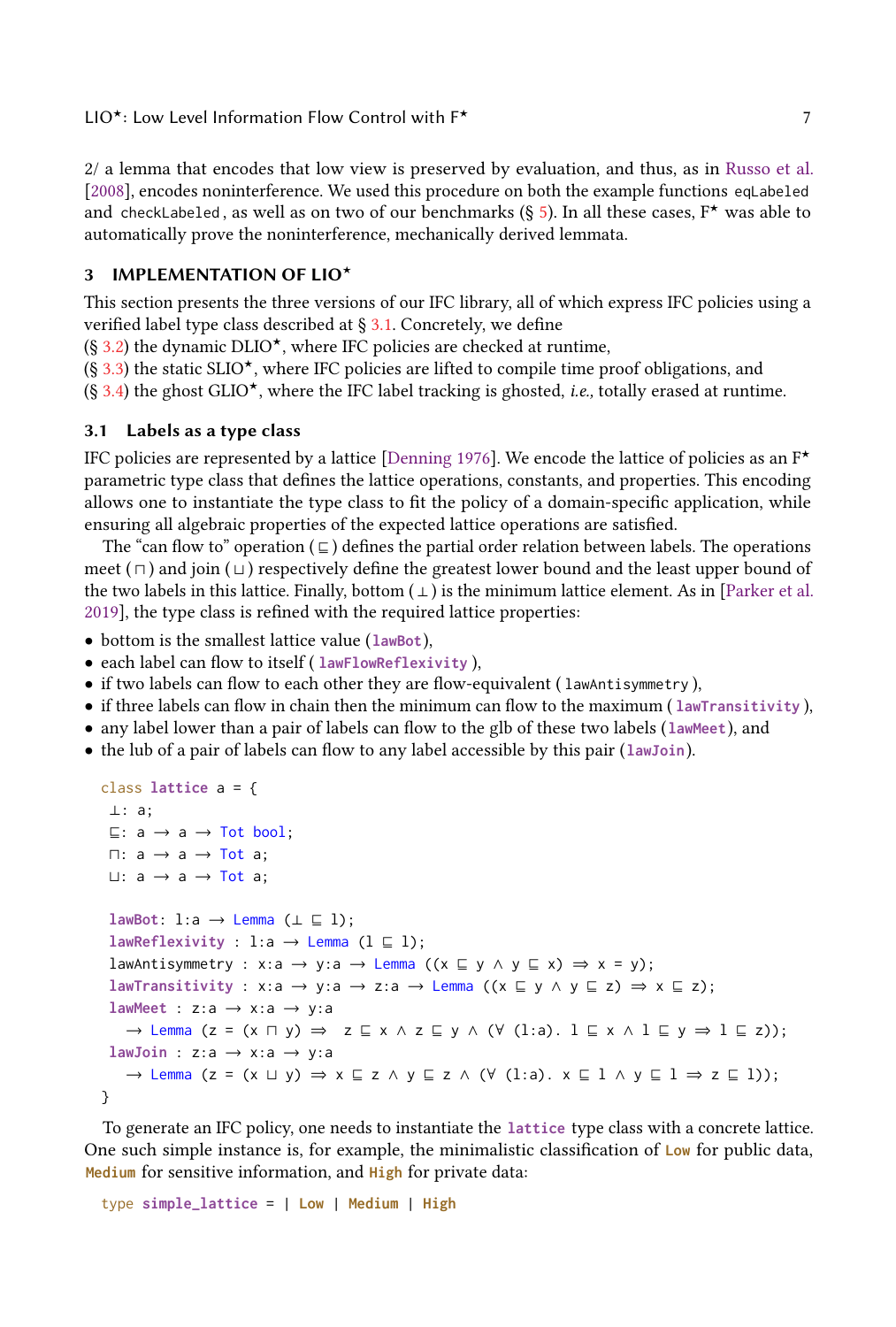The next step is to define the partial order **lcanFlow** using a comparison function **lt** between the three label values, and then the join and meet operations; as below:

```
let lt a b = match a, b with
  | Low, Medium → true
  | Medium, High → true
  | Low, High → true
  |, \rightarrow false
let lcanFlow a b = lt a b || a = blet ljoin a b = if lt a b then b else a
let lmeet a b = if lt a b then a else b
```
The above functions define an instance of the **lattice** type class. All the lattice's laws, e.g., Lemma  $( \perp \sqsubseteq 1)$ , are automatically proved by F<sup>★</sup> using the above function definitions. Consequently, the instance does not need to provide any explicit proof terms, which are hence left as unit returning functions, e.g.,  $\lambda = \rightarrow$  ().

```
instance SimpleLattice: lattice simple_lattice = {
  ⊑ = lcanFlow;
  ⊓ = lmeet;
  ⊔ = ljoin;
  ⊥ = Low;
  lawBot = (\lambda \_ \rightarrow ());lawReflexivity = (\lambda \_ \rightarrow ());lawAntisymmetry = (\lambda_ - _ - \rightarrow  ());
  lawTransitivity = (\lambda \_ - \_ - \rightarrow ()));
  lawMeet = (\lambda_{---} \rightarrow ());lawJoin = (\lambda_{- - -} \rightarrow 0);}
```
To simplify away the **lattice** type class constraints, our libraries behave as parametrized modules<sup>[1](#page-7-1)</sup> over a lattice type. That is, in the rest we use the type  $l$  to refer to some lattice instance.

#### <span id="page-7-0"></span>3.2 DLIO<sup> $\star$ </sup>: IFC with dynamic runtime checks

Next, we present  $DLIO^*$ , an IFC library where security policies are dynamically checked with runtime checks. This library is basically LIO [\[Giffin et al.](#page-25-4) [2012\]](#page-25-4) where the Haskell LIO monad is encoded as an  $F^*$  effect.

Data protection in DLIO<sup>\*</sup> is implemented by wrapping data with a security label to form a labeled value. To protect labeled values from policy-invalid access, an abstract public data type, called **labeled**, hides the actual data structure of the private type definition, called **labeledTCB** . The type **labeledTCB** is private and belongs to the library's Trusted Computing Base (TCB). As described in § [3.1,](#page-6-1) it uses l as an abstract data type that instantiates the **lattice** type class. To access the tag field of labeled values we define the operation valueOf. The data field is the goal of IFC protection, thus cannot be accessed.

```
private type labeledTCB \alpha = \{ data: \alpha; tag : l; \}type labeled \alpha = labeledTCB \alphalet labelOf (vl:labeled \alpha): l = vl.tag
```
<span id="page-7-1"></span><sup>&</sup>lt;sup>1</sup>Because parametrized modules *à la* OCaml are not available in  $F^{\star}$ , we trick, instead,  $F^{\star}$  module system.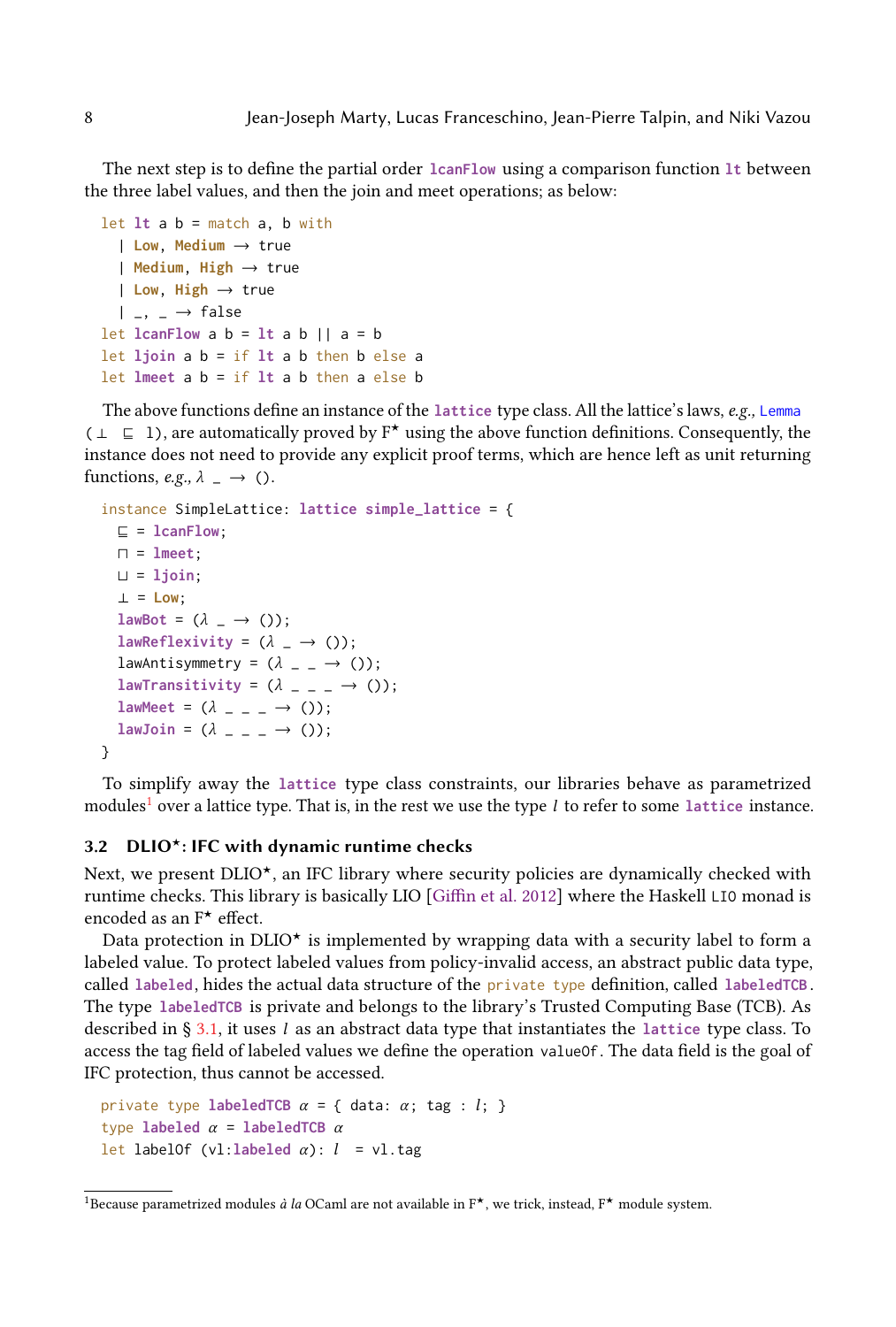The IFC Effect. To securely access the value of labeled data we define the Ifc effect that accumulates the highest label required to perform that access. The Ifc effect is a state effect that carries a context and is defined below.

```
type context = {cur: l}
effect Ifc (a:Type) = IFC a (\lambda _ p \rightarrow \forall r. p r)
```
The effect Ifc is parametric over the return type a and has trivially true pre- and post-conditions. To keep the description simple, we present the context to only be the current label, while our implementation also supports the LIO-style clearance optimization, defined as in [\[Giffin et al.](#page-25-4) [2012\]](#page-25-4). The Ifc effect comes with two primitive operations that set and get the current label.

```
private assume val setCurrent : l \rightarrow Ifc unit
assume val getCurrent : unit \rightarrow Ifc l
```
The setter function is required to manipulate the context of the Ifc effect, but can be used to break policy enforcement by arbitrarily setting a low current label. Thus, it is not exposed by our library, i.e., is defined as private. Both of these functions are dropped during C extraction and are replaced with concrete C definitions.<sup>[2](#page-8-0)</sup>

To run an Ifc computation, one should extract his program (either in OCaml or in C);  $F^*$  by itself is not intendeed at running code.

Data Unlabelling. To unlabel a labeled value v1 the current label is raised to the label of v1, thus accumulating the privileges required to access vl.

```
let unlabel (vl:labeled \alpha) : Ifc \alpha =
  raise (labelOf vl);
  vl.data
```
Where the function raise sets the current label to the join of its argument and the old current label.

```
let raise (l:l) : Ifc unit =
 let c = getCurrent() insetCurrent (c ⊔ l)
```
Data Labelling. The function label  $v_1$ , labels the input value  $v_2$  with the input label 1, when the current label can flow into l, otherwise it fails with a runtime error.

```
let label (v:\alpha) (l:l) : Ifc (labeled \alpha) =
 let li = getCurrent() inif li ⊑ l
    then {data=v; tag=l}
    else fail "invalid label";
```
Where the function fail is a wrapper around C's failing function, assumed to be in the Ifc effect:

**assume** val fail : string  $\rightarrow$  Ifc  $\alpha$ 

<span id="page-8-0"></span><sup>&</sup>lt;sup>2</sup>Defining these setter and getter functions directly using the canonical LowStar (Low<sup>★</sup>) way of dealing with C memory would litter our code with reasoning about the low-level memory model, a problem that will be addressed by F<sup>★</sup>'s [layered](https://github.com/FStarLang/FStar/wiki/Proposal:-Effect-Layering) [effect,](https://github.com/FStarLang/FStar/wiki/Proposal:-Effect-Layering) currently under development.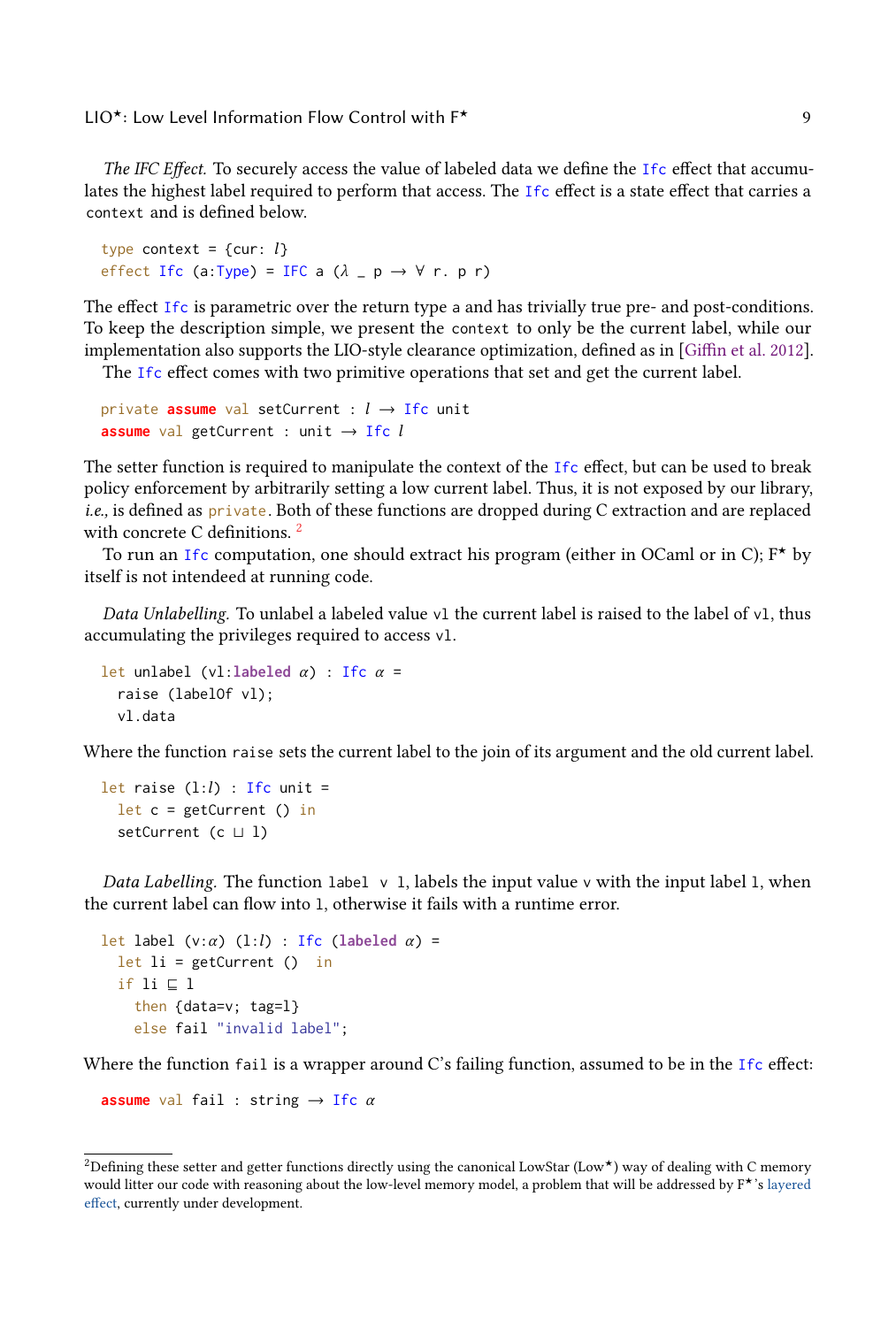Addressing the "label creep problem". The "label creep problem" appears when an effectful computation, say cmp, requires access to sensitive data and as a result raises the current label too high. As in [\[Buiras et al.](#page-25-5) [2015b\]](#page-25-5), to address this problem we define the toLabeled function that first computes the result of the sensitive computation cmp, then restores the current label to the original one, and finally returns the result of cmp labeled with the current label right after the cmp was computed.

```
let toLabeled (cmp:b \rightarrow Ifc a) (params:b) : Ifc (labeled a) =
 let c0 = getCurrent () in (*) save current label (*)let v = cmp params in (* run cmp with the given parameters *)
 let c1 = getCurrent () in (*) get new current label (*)let vl = label v c1 in (* result with the new current label (*)setCurrent c0; (*) restore the old current label, return (*)vl
```
Since the result of cmp is labeled with the current label requires for cmp's call and the current label is explicitly set to the original current labels, toLabeled addresses the label creep problem: the result of cmp is properly protected, while the current label remains unchanged.

In short, DLIO<sup>★</sup> is defined by naively implementing the original LIO implementation to  $F^{\star}$ . Yet, even this naive porting provides a great benefit. Taking advantage of KreMLin one can export  $DLIO^{\star}$  to high quality, low-level C code.

## <span id="page-9-0"></span>3.3 SLIO<sup>\*</sup>: IFC with static proof obligations

Next, we present  $SLIO^{\star}$  where the IFC policy checks are turned into static proof obligations that are semi-automatically discharged by  $F^{\star}$ 's verification system. Intuitively, our goal is to lift the runtime check of label into a static assumption that prevents failure. To do so, we need to 1/ refine the Ifc effect with a context propagation weakest precondition and 2/ refine all Ifc functions with descriptive assertions, so that static verification precisely propagates the context information required to discharge label's assumption.

The GTot effect to define specifications. In  $F^*$ , specifications (namely type refinements, ensures and requires clauses) belong to the GTot effect, which stands for Ghost and Total. Their purpose is to serve static verification and they are erased at compile-time. This clear boundary of what is and what is not used at runtime, allows us to define functions that provably will not be called at runtime. For example, below we define the valueOf accessor

```
let valueOf (vl:labeled \alpha) : GTot \alpha = vl.data
```
A call to valueOf at runtime will simply destroy the whole purpose of our library, since it unconditionally accesses protected data. Yet, wrapped within the GTot effect, we rest assured that valueOf will only be used to define specifications and never leak the data of a labeled value at runtime.

Refinement of the Ifc effect. The Ifc effect is now indexed with a pre and post-conditions defined below using  $F^{\star}$ 's Dijkstra Monads [\[Ahman et al.](#page-25-6) [2017\]](#page-25-6).

```
effect Ifc (a:Type) (pre:l \rightarrow GTot Type0) (post:l \rightarrow a \rightarrow l \rightarrow GTot Type0) =
  IFC a (\lambda (ci:context) (p:\alpha \rightarrow context \rightarrow GTot Type0) \rightarrow pre ci.cur \wedge(∀ (v:a) (co:context).
                   (pre ci.cur \land post ci.cur \lor co.cur) \Rightarrow p \lor co))
```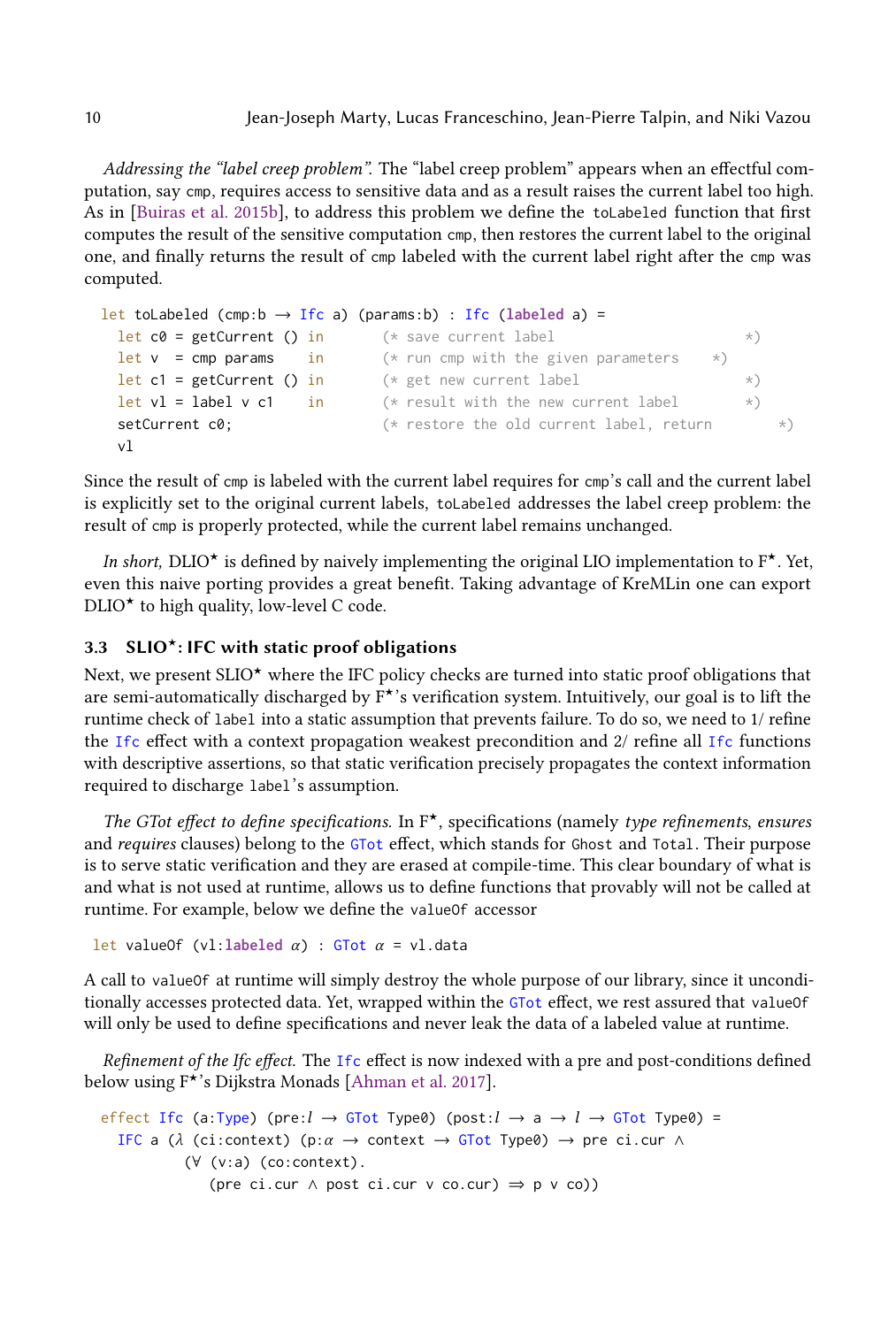The Ifc effect definition is a standard state effect that consists of the return type a of the computation, the pre-condition pre on the the current label and the post-condition post. The pre- and postconditions return  $F\star$ 's proposition type Type0 within the GTot effect. Using  $F\star$ 's Dijkstra Monads we define, in a standard way, the weakest predicate transformer (WP) so that 1/ the pre-condition is valid with the initial context label pre  $(c0.cur)$  and that  $2/$  for any returned value v and final context co that satisfy the pre- and post-condition, then the post-condition  $p \vee c$  also holds.

With this indexing, the Ifc functions can use precise ensure predicates to describe their behavior. For example, with refine the getCurrent and setCurrent operations as follows.

```
assume val getCurrent : unit \rightarrow Ifc (l)
   (ensures \lambda li x lo \rightarrow li = lo \wedge x = lo)
private assume val setCurrent : (l:l) \rightarrow Ifc (unit)
  (ensures \lambda li = lo \rightarrow lo = 1)
```
The function getCurrent ensures that the current label is preserved  $(i.e., 1i = 10)$  and returned (*i.e.*,  $x = 10$ ). The function setCurrent 1 ensures that the current label is set to 1 (*i.e.*, 10 = 1). F\* also needs requires clauses, where when omitted the trivial ( requires  $\lambda$   $\rightarrow$   $\tau$ ) is implied.

Data Unlabelling. The definition of data unlabelling, *i.e.*, unlabel, and label raising, *i.e.*, raise, are exactly the same as in  $DLIO<sup>*</sup>$ . But now, both functions come with specifications that precisely capture their behavior.

```
let unlabel (vl:labeled α): Ifc (α)
  (ensures \lambda li x lo \rightarrow lo = li \sqcup (labelOf vl) \land x == valueOf vl)
let raise (l:l) : Ifc unit
  (ensures \lambda li x lo \rightarrow lo = li \sqcup l)
```
The ensure clause of unlabel specifies that the output label is the join on the input and the label of the argument, while the returned value is the value of the argument. The verification of this definition is only possible when the raise function also comes with a precise ensure clause that, as above, states that the current label is joint with the function's argument.

Data labelling. The crux of the SLIO<sup> $\star$ </sup> library is that the definition of label is now changed to be crash-freedom free. Now label v l simply labels the value v with l, while its precondition ensures that no information is leaked.

```
let label (v:\alpha) (1:l) : Ifc (labeled \alpha)
   (requires \lambda li \rightarrow li \subseteq l)
   (ensures \lambda li x lo \rightarrow (labelOf x) = l \wedge (valueOf x) == v \wedge lo = li)
= {data=v; tag=l}
```
IFC is captured by the requirement that the current label should flow to the argument label l, while the ensure clause precisely captures the function's behavior of label to aid static verification of label's clients.

Addressing the "label creep problem". The toLabeled function that addressed the label creep problem is the same as before. Yet, to pass static verification yet, its type signature requires a slight modification. Concretely, we use  $F^*$ 's argument metaprogramming \$ key to define the type of toLabeled as follows:

```
let toLabeled #a #b #pre #post
  ($cmp:b→Ifc a (requires pre) (ensures post))
```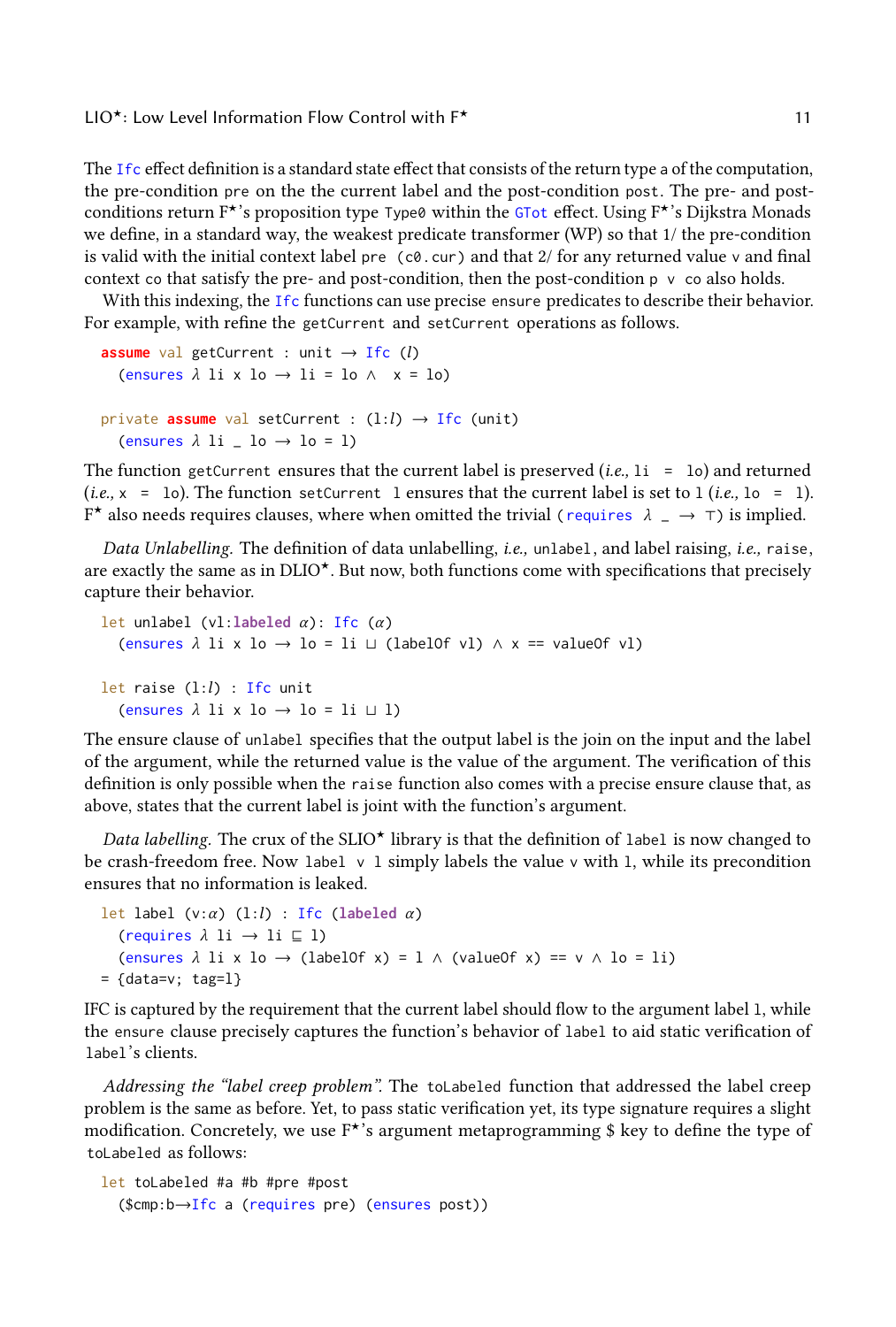```
(params:b)
: Ifc (labeled a)
(requires \lambda li \rightarrow pre li)
(ensures \lambda li x lo \rightarrow li = lo \land post li (valueOf x) (labelOf x))
```
The arguments a b pre post are implicit, thus marked with #. The input computation cmp is infixed with the \$ key that disable subtyping, inferring the implicit pre and post arguments based on cmp's pre- and post-conditions. Then, the precondition is propagated as the toLabeled 's precondition to allow the call to cmp statically verify. The postcondition of toLabeled ensures that the current label is not modified. With this type signature, the definition of toLabeled is left the same as before and now the call of cmp is statically verified, since its precondition is propagated as a precondition to toLabeled .

In short, SLIO<sup> $\star$ </sup> has lifted the IFC runtime check of label to a static assumption. This assumption propagates to direct and indirect clients of label. To discharge these assumptions, all SLIO $\star$  functions come with precise postconditions. Then verification proceeds using the weakest preconditions of  $F^{\star}$  as specified in the definition of the Ifc effect. This way, SLIO $^{\star}$  clients are extracted to efficient C code that is runtime check free.

### <span id="page-11-0"></span> $3.4$  GLIO<sup>\*</sup>: label tracking becomes ghosted

Finally, we present  $GLIO^{\star}$  where all label tracking information is explicitly marked as computational irrelevant – using  $F^{\star}$ 's ghost mechanism – and are thus removed from runtime.

Computational Irreleval Values. To encode computationally irrelevant values we use three functions below from  $F^{\star}$ 's Ghost module. Erased values are decorated with the erasable attribute E. The reveal function allows to access labeled values within the GTot effect, hence at compile-time only, whereas the hide function allows to erase them.

```
module G
  type erased (a:Type) = |E of a
  val reveal : #a: Type \rightarrow erased a \rightarrow GTot a
  val hide : #a: Type \rightarrow a \rightarrow Tot (erased a)
```
Ghosted Labeled Data. The label field of a labeled value is now marked as erased: it is used to check policy enforcement at verification time and to make it explicitly unavailable at runtime. The definition and accessors of the labeled type are as follows:

```
private type labeledTCB \alpha = \{ \text{ data} : \alpha; \text{ tag}: G.\text{erased label}; \}type labeled \alpha = labeledTCB \alpha (* public version *)
let valueOf (vl:labeled α) : GTot (α) = vl.data
let labelOf (vl:labeled α) : (G.erased l) = vl.tag
```
The public version of the labeled type is, as before, a wrapper around **labeledTCB** , which now contains an erased label. The value accessor remains unchanged, and can access the data at compiletime under the GTot effect. Importantly, the label accessor now returns an erased label, which pass be arbitrarily passed around, but can only be revealed in specifications, i.e., under the GTot effect.

Ghosted IFC Effect. We further erase the current label field of the context.

```
type context = { cur: G.erased l; }
```
In our implementation, the context also contains a predicate over labels that we use to encode clearance-style optimizations. Yet, for simplicity here we omit this field.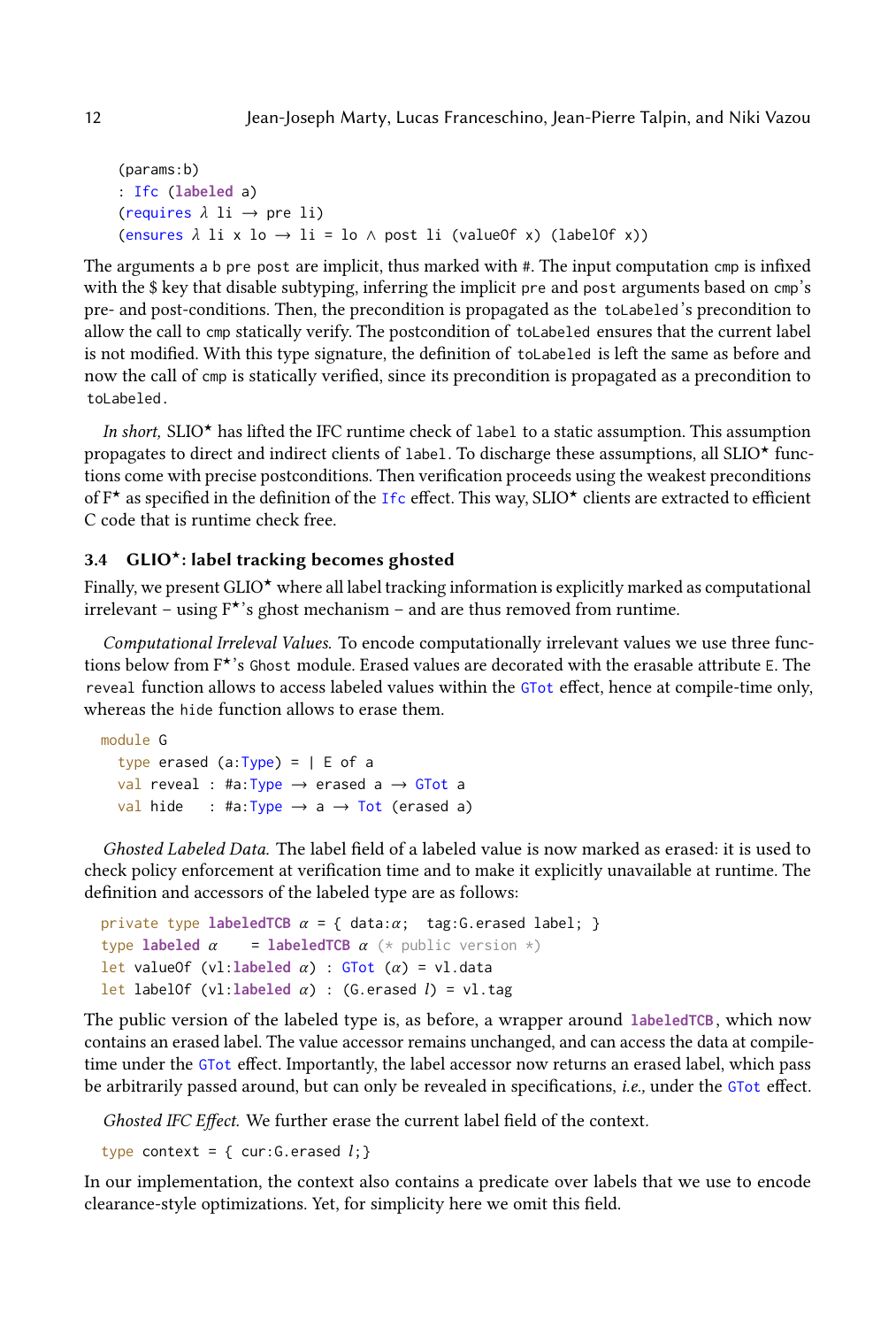We adjust the Ifc effect of SLIO<sup>\*</sup> to account for the fact that now the current label is erased. Concretely, each access to the current label needs to also reveal its value, which is possible, since specifications live in the GTot effect. We declare gc as the function that first accesses the current label and use it to define the Ifc effect as follows:

```
let gc (c:context): GTot l = G. reveal c.cur
effect Ifc (a:Type) (pre:l \rightarrow GTot Type0) (post:l \rightarrow a \rightarrow l \rightarrow GTot Type0) =
  IFC a (\lambda (ci:context) (p:\alpha \rightarrow context \rightarrow GTot Type0) \rightarrow pre (gc ci) \land(∀ (v:a) (co:context).
                  (pre (gc ci) \land post (gc ci) \lor (gc co)) \Rightarrow p \lor co))
```
Compared to the Ifc definition on SLIO<sup>\*</sup>, we simply switched c.cur to gc c.

The getter and setter functions of the ghost Ifc effect will also not be used at runtime. So, instead of wrapping C code (as in SLIO<sup> $\star$ </sup>) now use the private Ifc functions IFC?.get and IFC?.put that are provided by  $F^*$  as part of the effect definition.

```
let getCurrent (_:unit) : Ifc (G.erased l) =
  let cc = IFC? get () in cc.cur
private let setCurrent (1:G.erased l) : Ifc (unit) =
  IFC?.put \{cur = c\}
```
The getter function getCurrent returns the erased current label, which can be revealed only at compile-time. The setter function setCurrent could still be used by clients to violate IFC policies, so remains part of the libraries TCB and thus, is marked as private.

The same holds for the toLabeled function, and in general each function that does not perform lattice operations (e.g.,  $\sqsubseteq$ ,  $\sqcup$ ) on erased labels. When lattice operations are performed, like the functions raise, label, and unlabel below, careful conversion is required between erased and actual labels.

Raising the Current Labels. The function raise that is joining the current label on with its argument now takes as input an erased label. This edit is required, since in practice labels are generated after operations with the current label. Since the current label is not erased and cannot be revealed by clients without lifting the whole client as ghost, the label arguments to functions are turned into erased labels. Dually, it is always feasible to generate erased labels within the Ifc effect. That is because hide, that erases labels, is defined in the Tot effect, which is automatically lifted to Ifc.

The definition and specification of raise is the following:

```
let raise (1:G.erased l) : Ifc unit
  (ensures \lambda li x lo \rightarrow lo = li \sqcup G.reveal l) =
  let li = getCurrent() insetCurrent (G.hide (G.reveal li ⊔ G.reveal l))
```
The ensure clause simply reveals the argument label l, since it is in the GTot effect. To join the current labels li with the argument label l both need to be revealed, producing the GTot effect. This effect though is encapsulated by the hide operation that turns the result on the join backed to erased.

Data Labelling and Unlabelling. The definitions of data labelling and unlabelling do not use any lattice specific operations, thus remain unchanged. Yet, their specifications require the addition of the reveal function each time erased labels are passed to lattice methods or compared. Concretely, the specifications of unlabel and label turn to the following: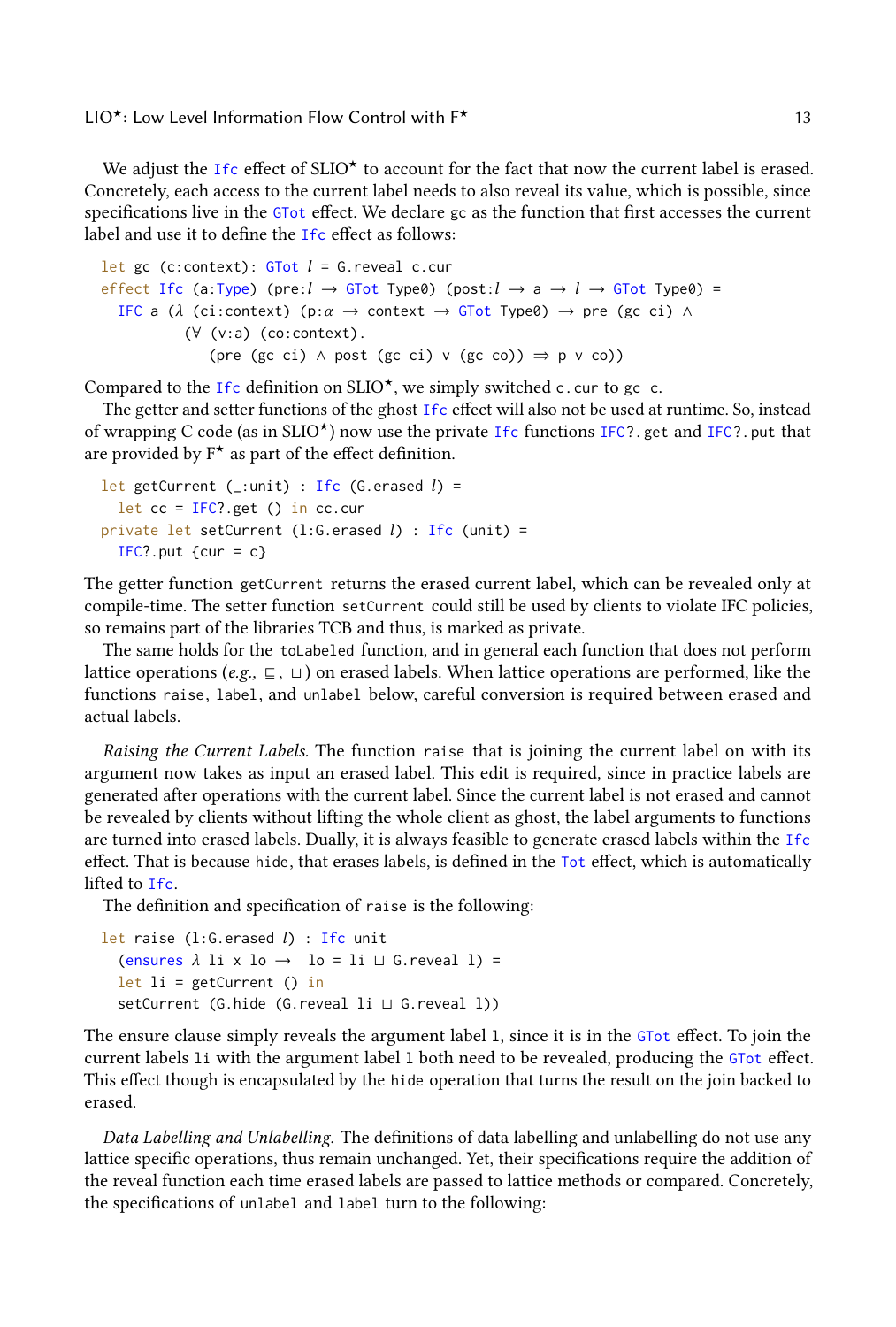```
let unlabel (vl:labeled α): Ifc (α)
  (ensures \lambda li x lo → lo = li \sqcup G.reveal (labelOf vl) \land x == valueOf vl)
let label (v:α) (l:G.erased l) : Ifc (labeled α)
  (requires \lambda li \rightarrow li \subseteq G.reveal l)
  (ensures \lambda li x lo \rightarrow G.reveal (labelOf x) = G.reveal l \land valueOf x == v \land lo = li)
```
The only difference compared to the respective specifications of SLIO $\star$  is that G. reveal is properly inserted on erased labels, before the lattice operations or equality is performed. This addition is an inconvenient, by type-directed process.

Retrieving The Ghost Current Label. The fact that in  $GLIO^{\star}$  the run-time representation of the current label is erased does not imply a loss of expressivity, since with great effort, one could emulate the current label at run time.

In fact, GLIO<sup> $\star$ </sup> is as expressive as SLIO $\star$ , since SLIO $\star$  can be implemented as an external definition on the top of GLIO<sup> $\star$ </sup>. Such a definition will take the shape of a state monad, carrying —at runtime a label; it would provide wrappers for the label, unlabel, raise and toLabeled operations, acting as user defined proxies to GLIO<sup>\*</sup>'s own operations. These definitions would be written so that the state monad would maintain a specific  $F^{\star}$  invariant: the runtime label stays equal to GLIO<sup> $\star$ 's</sup> erased label.

In practice, a GLIO $\star$  user would selectively choose to pass around a runtime label that is provable to be equal to  $GLIO^*$ 's erased label. Obviously, proving this label coherency property has the non-negligable human-time cost of writing proofs.

In short, GLIO<sup> $\star$ </sup> is using the ghost module of  $F^{\star}$  to mark the current label and the label inside labeled values as computation irrelevant, and thus erase it at runtime. The co-existence of erased and non erased labels makes writing specifications an inconvenient process, where reveal and hide annotations have to explicitly be provided. On return, as overviewed in § [2](#page-1-0) and benchmarked in § [5](#page-18-0) clients of  $GLIO^{\star}$  translate to cleaner and more efficient, low-level C code.

## <span id="page-13-0"></span>4 META-METATHEORY: PROOFS OF NON INTERFERENCE

In this section we make use of  $F^{\star}$ 's metaprogramming facilities (Meta $^{\star}$  [\[Martínez et al.](#page-26-10) [2019\]](#page-26-10)) to define a procedure, concretely the metaprogram genNILemma , that takes as input a toplevel name of a GLIO<sup> $\star$ </sup> client, say f, and generates a lemma statement that f is noninterferent. We applied this procedure to two benchmarks from § [5](#page-18-0) and the examples from [§2.](#page-1-0) In all these cases  $F^*$  automatically proved the correctness of the mechanically derived, noninterference lemma.

## <span id="page-13-1"></span>4.1 Statement of Non-interference

Consider a GLIO<sup> $\star$ </sup> function f that given an argument of type  $\alpha$  returns an Ifc computation with a precondition pre, postcondition post, and return value of type b.

```
val f : \alpha \rightarrow Ifc b (requires pre) (ensures post)
```
We express noninterference of f using the low view preservation of [Russo et al.](#page-26-12) [\[2008\]](#page-26-12). That is, f is noninterferent when its low view is preserved by evaluation. This low view intuitively represents the view of an adversary with low privileges. More concretely, the low view on a level 1: l is defined by an  $\epsilon_1$  function that forgets (i.e., replaces by a "hole") all the data that are protected by a label higher than l. The evaluation of the Ifc function f with an argument x on the initial context c is denoted as  $\downarrow$ <sup>c</sup>f(x). With these notations, we express the noninterference lemma, *i.e.*, preservation of erasure by evaluation, as follows: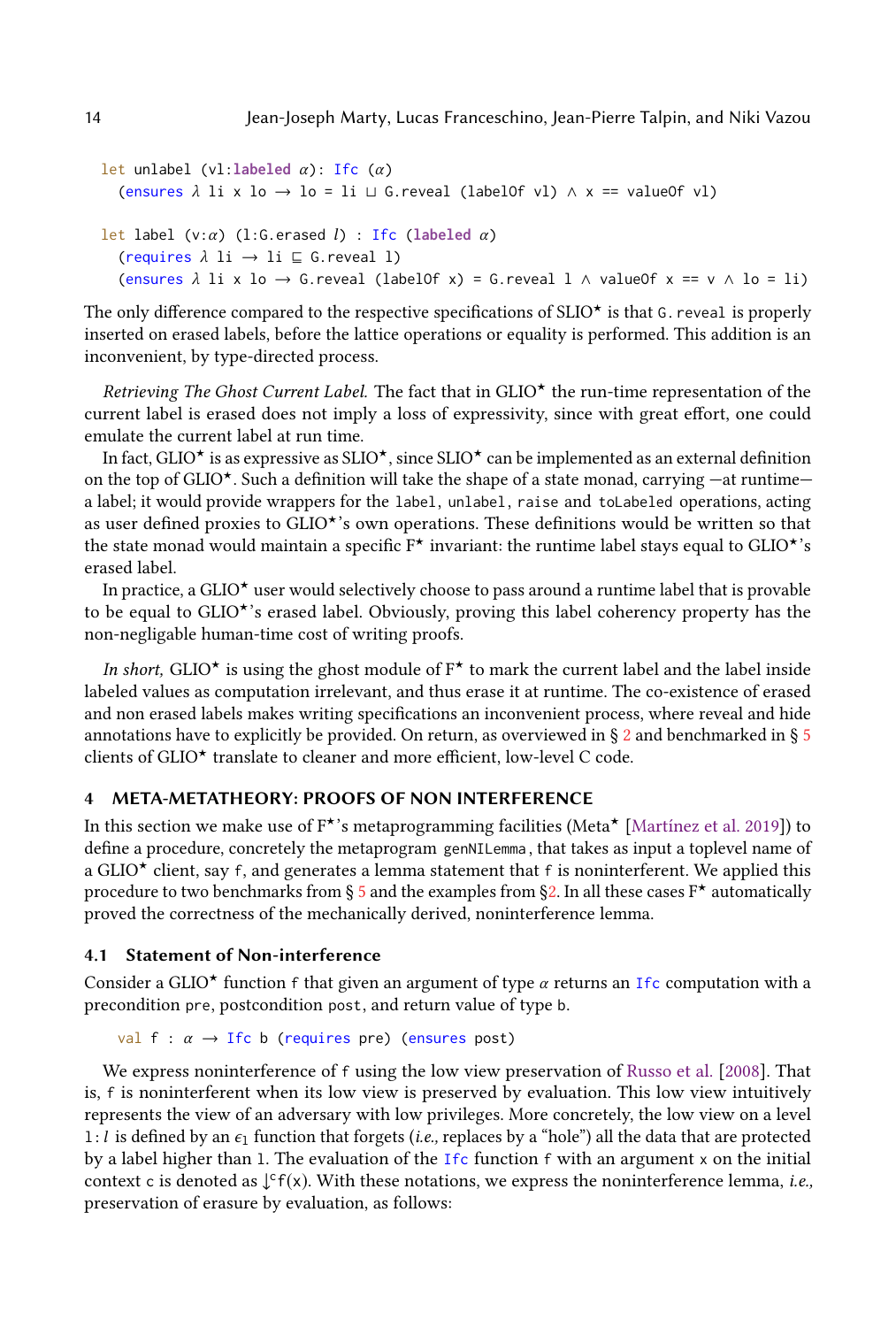```
Lemma: fNI \equiv \forall (1:l) (x:a) (c:context {pre c}). \epsilon_1(\downarrow^c f(x)) = \epsilon_1(\downarrow^c (\epsilon_1(f))(x))
```
The above fNI lemma states that the evaluation of  $f$  (i.e.,  $\downarrow$ <sup>c</sup>  $f(x)$  on the left hand side) and the evaluation of its erasure (*i.e.*,  $\downarrow^c(\epsilon_1(f))$ (x) on the right hand side<sup>[3](#page-14-0)</sup>) cannot be distinguished after erasure, for any erasure level l, input x, and initial context c that satisfies f's precondition.

Our goal is to define a metaprogram that takes as input the binder of a function `f and encodes the noninterference lemma for f. To do so, we need to encode evaluation and erasure in  $F^{\star}$ .

Encoding of evaluation. In  $F^{\star}$  evaluation of effectful computations is encoded by [Filinski](#page-25-7) [\[1994\]](#page-25-7)'s reification that changes effectfull calls from implicit monadic style to explicit passing style. That is, the evaluation  $\int f(x)$  in the noninterference lemma fNI is encoded in  $F^*$  as reify (f x) c.

Encoding of erasure. In fNI erasure is used to erase both 1/ the results produced after evaluation and 2/ the function f itself. For the first case we define the eraseCtx function below.

```
let eraseCtx [|hasEraser α|] (l:l) (x:α,c:context) : α
  if c.curr ⊑ l then erase x else •
                                                                     class hasEraser α
                                                                        { erase :: l \rightarrow \alpha \rightarrow \alpha }
```
The function eraseCtx on the left, takes as input an erasure level l and the reification pair (x,c). If the label of the input context can flow to 1 (*i.e.*, c. curr  $⊆ 1$ ), then the value x is erased, using the erasure method erase we define on § [4.2.](#page-15-0) Otherwise, a 'hole' (also defined on § [4.2\)](#page-15-0) is returned.

When erasure is used on the function f itself, *i.e.*, the appearance  $\epsilon_1(f)$  in the fNI lemma, it returns a different function, named f\_erased l, that our metaprogramming procedure systematically generates. Intuitively, the top level function f with type t, generates a new top level function named f\_erased with type  $l \rightarrow t$ , *i.e.*, the erasure level is explicitly passed, where all sensitive data protected with labels above l are erased. In § [4.3](#page-16-0) we describe the generation of erased functions.

NI Lemma Generation. To generate the noninterference lemma we call the metafunction genNILemma .

 $val$  genNILemma : Term  $\rightarrow$  Tac unit

genNILemma takes as input the binder representation of a top level GLIO<sup>\*</sup> function, e.g., `f, and generates a top level declaration that defines the noninterference lemma of f, named as f\_NI. genNILemma takes as input a Term, that is the meta-representation of an  $F^{\star}$ 's AST defined in Meta $^{\star}$ , and has the Tac effect that allows inspection of the representation of values as well as function definitions, similar to TemplateHaskell's Q monad [\[Sheard and Jones](#page-26-13) [2002\]](#page-26-13). It returns a unit value, since the top level f\_NI lemma generation is an effect.

The function genNILemma is a meta-program that generates one or multiple top level definitions, executed by the means of the instruction splice. For example, splice []( genNILemma `f) generates the non-interference lemma below. The [] part of splice, required for scoping, is in the rest left empty for simplicity.

```
%splice[](genNILemma `f) \\ generates the below lemma
let f_NI (l:l) (x:a) (c:ctx{pre c}): Lemma (eraseCtx l (reify (f x) c) == eraseCtx l (reify (f_erased l x) c))
 = ()
```
The lemma generation metaprogram genNILemma supports functions with many arguments. Concretely, it inspects the type of the input binder, and if it has n arguments, it creates the lemma arguments x1..xn with the proper types and uses them to call the original and erased functions.

<span id="page-14-0"></span> $^3$  Note that the argument x does not need to be erased. Evaluation under erasure (i.e.,  $\downarrow$  C (  $\epsilon_1(f))$ (x)) ensures that each usage of the argument x on the erased f will be actually erased.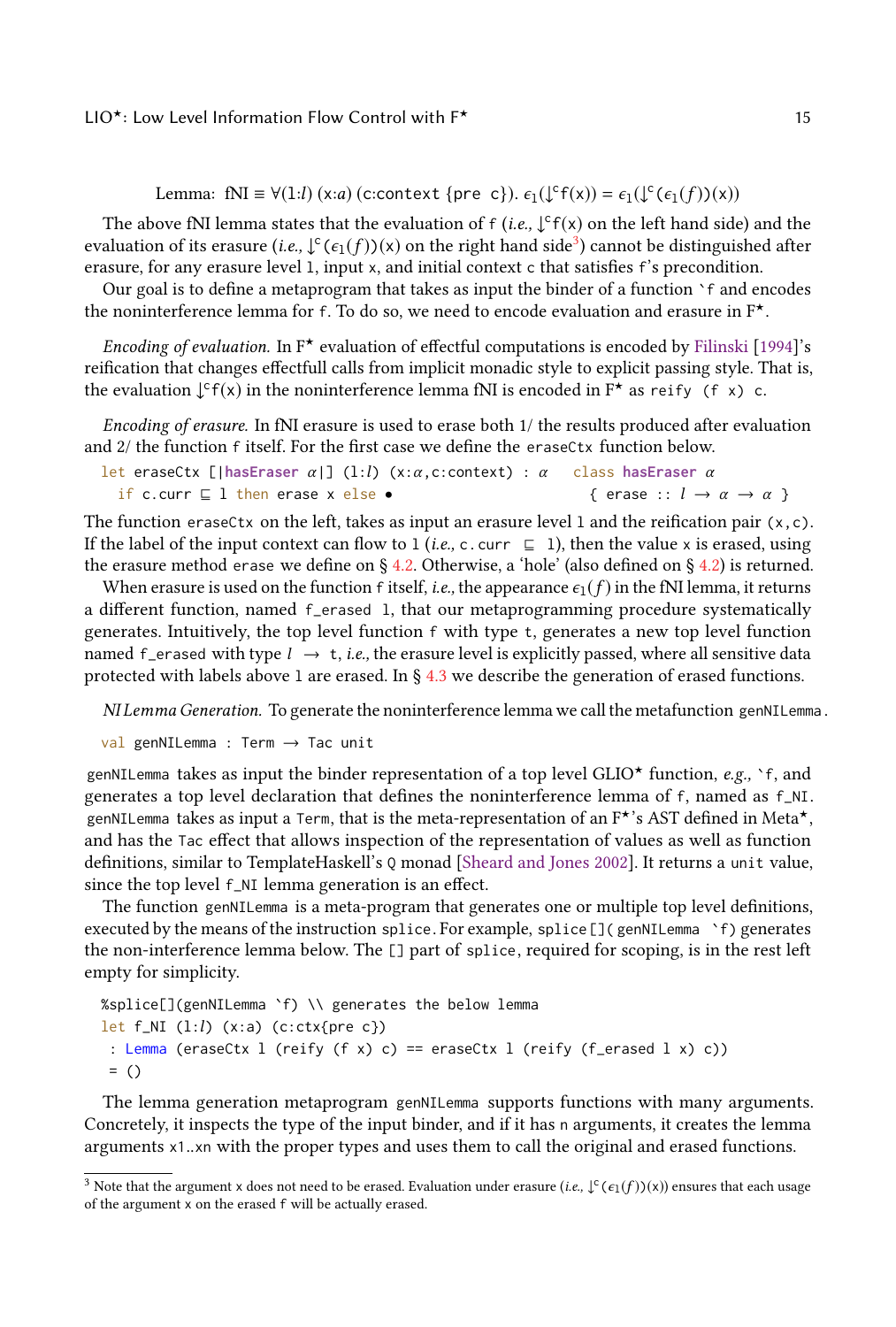For example, for the definitions of eqLabeled and checkLabeled of the overview (§ [2\)](#page-1-0), the respective generated lemmata are shown below.

```
%spice[](genNILemma `eqLabeled_NI `checkLabeled) \\ generates the below lemmata
let eqLabeled_NI (l:l) (x1:labeled α) (x2:labeled α) (c:context)
 : Lemma (eraseCtx l (reify (eqLabeled x1 x2) c) ==
         eraseCtx l (reify (eqLabeled_erased l x1 x2) c))
= ()let checkLabeled_NI (l:l) (x1:l) (x2:α) (x3:labeled α) (c:context {l.curr ⊑ x1})
 : Lemma (eraseCtx l (reify (checkLabeled x1 x2 x3) c) ==
         eraseCtx l (reify (checkLabeled_erased l x1 x2 x3) c))
= ()
```
The erased functions checkLabeled\_erased and eqLabeled\_erased are defined at top level by genNILemma and are presented in § [4.3.](#page-16-0)

 $F^{\star}$  was able to automatically prove both the above lemmata, *i.e.*, with the trivial unit body definition, thus showing that neither of these functions interferes. Further, using genNILemma we proved two out of our three benchmarks (BUS $\star$  and MMU $\star$ ) are noninterferent, while the third  $(DB<sup>*</sup>)$  imposes technical limitations, we discuss in § [4.4.](#page-17-0)

#### <span id="page-15-0"></span>4.2 Erasure of Values

Here we describe the definition of the erase 1 x methods from § [4.1](#page-13-1) that is erasing, *i.e.*, replacing by a "hole", all data inside the value x that are protected by a label higher than x.

The hole is encoded in  $F^*$  as  $\bullet$ , *i.e.*, an axiomatized polymorphic value defined below.

**assume** val •:  $(\alpha: \text{Type}) \rightarrow \alpha$ 

Thus • has no content and can used to replace sensitive data of any type.

Erasing a labeled value. To erase a labeled value, we define the function eraseLabeled below

```
let eraseLabeled [|hasEraser α|] (l:l) (x:labeled α) : labeled α =
  if x.tag ⊑ l
    then { data=erase 1 (x.val); tag=x.tag }
    else { data=•; tag=x.tag }
```
Erasure of the labeled value x checks if the tag of x can flow to the erasure level l. If it can, it recursively erases the data, otherwise it replaces the x's data with a •. At each case, the tag field remains untouched. There are two things to note here: First, our implementation forcefully violates the labeled privacy, specified in the GLIO<sup>\*</sup> implementation. Second, all the erased labeled (i.e., in the tag field) are revealed. Both of these are implemented using a trick on  $F^*$  module system to emulate lacking OCaml-like module functors.

We use the eraseLabeled definition to define the **hasEraser** instance on the **labeled** type.

```
let labeledHasEraser [|hasEraser α|]: hasEraser (labeled α) = {
 erase 1 x = eraseLabeled 1 x}
```
For the rest types the **hasEraser** instance definition acts as a homomorphism. For primitive types (like B, Z or unit), we defined the **hasEraser** instance to be the identity. For inductive data types were defined a metaprogram that using generic programming techniques automatically defines the **hasEraser** instances. For example, for lists, our metaprogram follows the list structure to mechanically generate the eraseList below.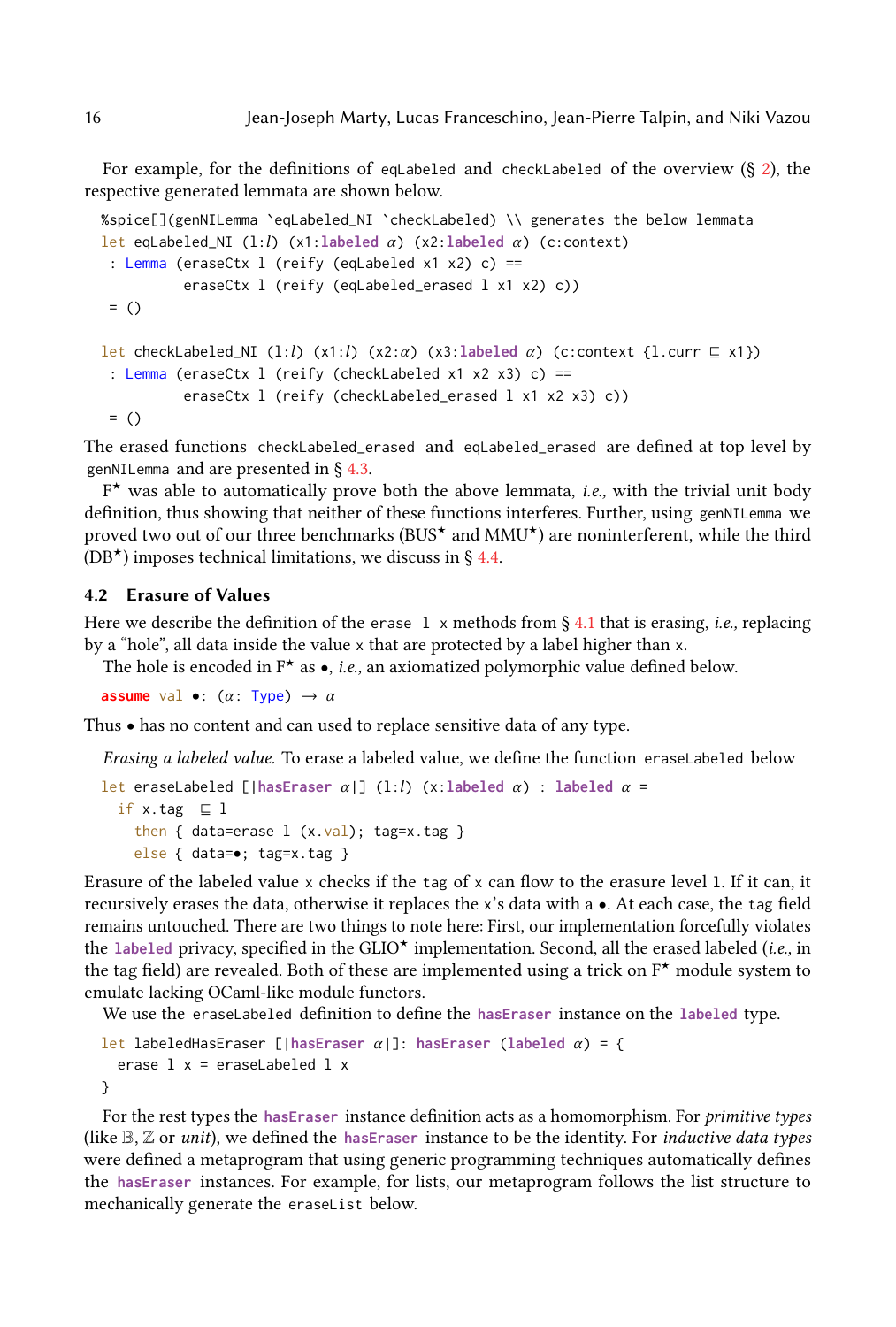```
let rec eraseList [|hasEraser \alpha|] (l:l) (x:list \alpha) : list \alpha =
  match x with
    | Cons hd tl \rightarrow Cons (erase l hd) (eraseList l tl)
    | Nil → Nil
```
The eraseList is used, like in eraseLabel , to define the list **hasEraser** instance.

In short, our metaprogram mechanically generates **hasEraser** instances for inductive types, while generation of instances for other types  $(e.g.,$  arrow types or higher kinded types), when required, is left to the user.

## <span id="page-16-0"></span>4.3 Erasure of Functions

Function erasure is a metaprogram, eraseF :: Term  $\rightarrow$  Tac unit that given a GLIO\* top level binder, say `f, generates the top level definition f\_erased as follows. The first argument of f\_erased is a label (1Erase  $: l$ ). We define erased function parametric on erasure level to avoid definition of multiple functions for different erasure levels. Then, the specifications are left unmodified, while the body definition of f\_erased follows the AST of f where 1/ each labeled subterm is erased and 2/ each function binder is replaced by its erased version, as explained below.

1. Erasure of Labeled Subterms. If e is a labeled subterm in the function definition, it is replaced by eraseLabeled lErase e, where lErase is the erasure level argument introduced to f\_erased. To check if e is a labeled term, eraseF defined in the Tac effect, simply type checks the expression eraseLabeled lErase e. Thus, for each subterm e, if eraseLabeled lErase e type checks it always replaces e, leading to some benign extra checks. Of course, the subterms e are open, i.e., have unbounded variables, thus during AST traversal we keep an environment of the introduced variables and use it to type check subterms.

2. Erasure of Function Binders. If  $g \neq 1$ ... en is a subterm of the original function, with g being a function symbol, then g also needs to be erased. By default, we replace the function call with g\_erased lErase e1 ... en and recursively call eraseF on `g to define the erased declaration of g, if it is not already defined. We keep a list of function binders that do not need to be erased and calls to such functions remain untouched. First, we do not erase the functions defined in the GLIO $\star$ since their erasure is provably an identity, as captured by their specifications. Second, we do not erase functions imported from  $F^*$  standard libraries, e.g., map, =, +, ...

Axiomatization of Contamination. The decision not to erase primitive  $F^{\star}$  functions is made to avoid code expansion, and highlights a problem we call contamination. Contamination captures the • propagation from arguments to results,  $e.g., \bullet = 42$  should be equal to  $\bullet$ . In general, if a function g consumes it's ith argument, then the call of g with a • on the ith position, should be equal to •. Our implementation axiomatizes contamination for primitive functions, e.g., below we provide the contamination axioms for = and + on their first argument.

let contaminationEq1  $n :$  Lemma ( $\bullet = n == \bullet$ ) = **admit** () let contaminationPlus1 n : Lemma (• + n == •) = **admit** ()

Note that contamination axioms on the second argument are not required, since the SMT solver will derive them by commutativity. Contamination axioms are not required for most functions from the standard library, e.g., map and fold that can be normalized. To aid contamination axiom generation and limit errors we mechanised axiom generation by the implementation of a metaprogram that given the function name and contamination position derives the proper contamination axiom.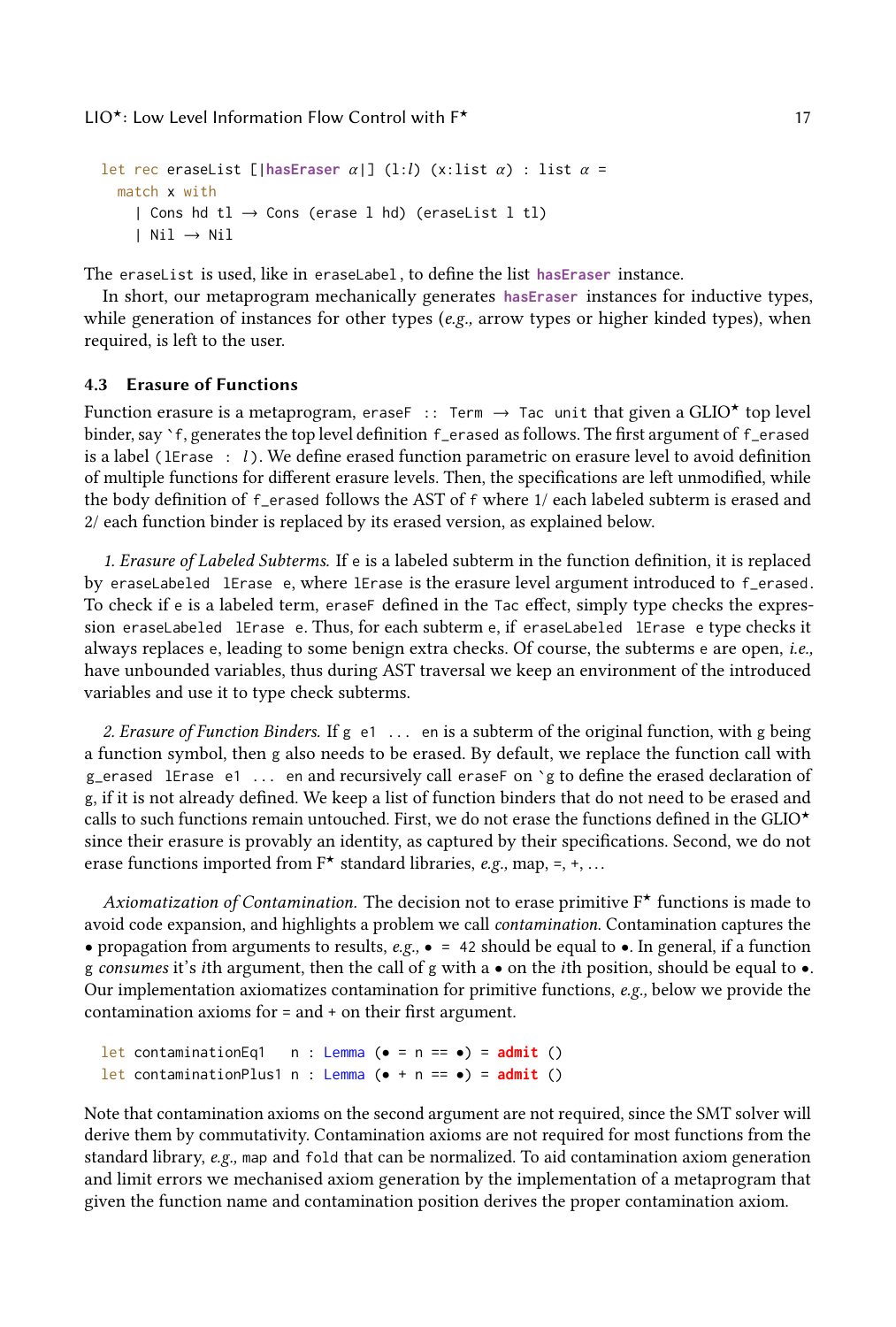Examples of Function Erasure. To illustrate the function erasure process, reconsider the checkLabeled and eqLabeled functions from the overview  $(S, 2.1)$  $(S, 2.1)$ . Their erased version produced by calling eraseF via splice are presented below.

```
%splice[add_erased, checkLabeled_erased] (eraseF (lookup (`checkLabeled)))
let eqLabeled_erased (lErase: l) (v1 v2:labeled α)
  : Ifc bool =
  let i1 = unlabel (eraseLabeled lErase v1) in
  let i2 = unlabel (eraseLabeled lErase v2) in
  i1 = i2let checkLabeled_erased (lErase: l) (l:l) (i:α) (lv:labeled α): Ifc bool
  (requires \lambda li \rightarrow reveal li \subseteq l)
  (ensures \lambda li x lo \rightarrow lo = li \sqcup l \sqcup reveal (labelOf lv))
  let lv' = eraseLabeled lErase (label i l) in
  eqLabeled_erased lErase (eraseLabeled lErase lv) (eraseLabeled lErase lv')
```
From the above examples we note that the functions specifications remain unchanged, though now reveal and hide are now identities, as discussed in § [4.2.](#page-15-0) The erasure level argument lErase is passed around to prevent multiple definitions of erased functions on different erasure levels. The functions label, unlabel are not erased because the belong in  $GLIO^*$  and = is not erased because it is a primitive  $F^*$  function (it is though axiomatized for contamination). The function eqLabeled is erased. If fact, in the above splice the original call of checkLabeled to eqLabeled triggered the declaration of eqLabeled\_erased . Finally, we observe a redundancy on eraseLabeled wraps. The binder  $1v'$  is wrapped both at its definition and call site. Such redundancies can be syntactically detected and removed, thought they do not affect our goal that is static proof of noninterference.

### <span id="page-17-0"></span>4.4 Discussion & Limitations

The implementation of the metaprogramming procedure for noninterference lemma extraction genNILemma is about 800 Lines of Code (without spaces, with comments). We abstracted the GLIO<sup> $\star$ </sup> dependencies of the implementation in such a way that genNILemma can be easily adapted by other IFC libraries. Due to continuing modifications of the API of Meta $\star$ , our implementation is build against a specific  $F^{\star}$  built<sup>[4](#page-17-1)</sup>.

Our approach has three main limitations.

*Immaturity of Meta<sup>\*</sup>*. Our implementation is a heavy client of Meta<sup>\*</sup> which is quite immature. Published in [2019,](#page-26-10) Meta $\star$  has still various limitations, most importantly the inability of full AST inspection (e.g., arbitrary effect weakest preconditions cannot get inspected). More, Meta $\star$  is rapidly changing, which makes development and use of our library inconvenient. Yet, exactly due to these changes, we believe that is the near future all the current limitation will get addressed.

Reifiable Requirement. The main limitation of genNILemma is that, to state noninterference of an Ifc function f we use reification of f, thus f should live in an effect that is reifiable to a total computation. For example, potentially diverging expressions cannot be handled genNILemma , which is expected since most noninterference proofs are termination sensitive [\[Parker et al.](#page-26-5) [2019;](#page-26-5) [Stefan](#page-26-6) [et al.](#page-26-6) [2017\]](#page-26-6). This limitation is the reason why we did not apply the DB<sup>\*</sup> benchmark (from § [5\)](#page-18-0)

<span id="page-17-1"></span> $4$  We use a patched version of the F\* commit 0362a90a83bea851fa5e720637f1cb9d3dfe97bc, for more detail see the Nix expression in the implementation sources.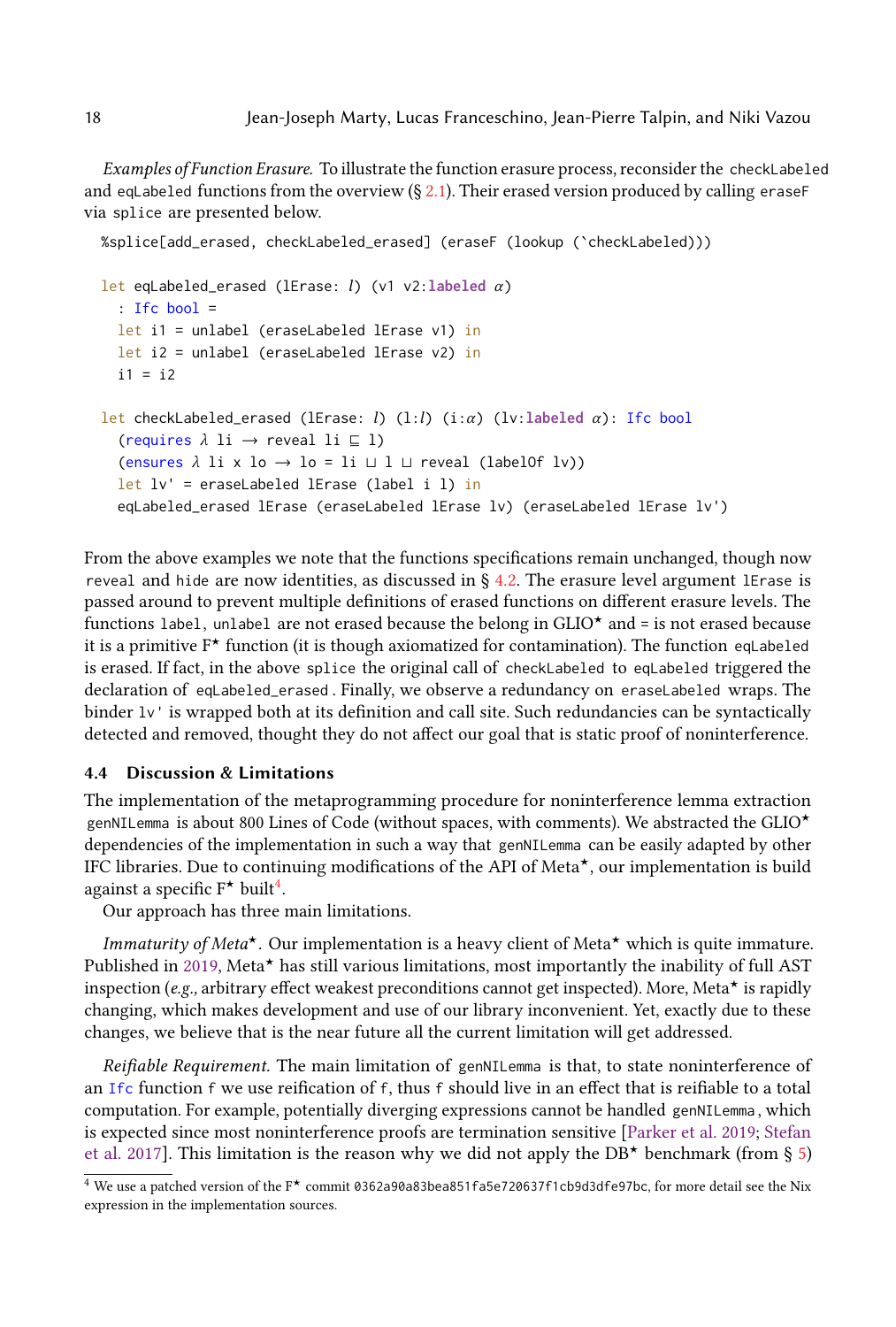to genNILemma . Our benchmark needs access to a database, thus has an effect that is not directly reifiable to total.

There is a way to address this limitation, which is to *assume* the nonreifiable effect using a specification. That is, to give static semantics by means of a dependent-type, but no dynamic semantics, i.e., no implementation. In such a case, one is able to conduct proofs, but unable to normalize programs (as some primitives have no implementation), which is necessary to properly conduct the proofs on generated theorems. In the near future, we plan to follow this approach and apply genNILemma to our  $DB^*$  benchmark.

Specificity. The generated noninterference proofs are very specific. Each proof is developed for exactly one client of GLIO<sup> $\star$ </sup>. But, our metaprogram is defined for every GLIO $\star$  client constrained by the above limitations.

Our decision to specifically target clients of  $GLIO^{\star}$  instead of proving the correctness of the  $GLIO<sup>*</sup>$  library stems from the fact that our goal is to verify real executable code. This is difficult, since real code comes with various verification unfriendly constructs. Thus, instead of following the route of [\[Parker et al.](#page-26-5) [2019;](#page-26-5) [Stefan et al.](#page-26-6) [2017\]](#page-26-6), that is to design a model of LIO and prove it correct, we restricted ourselves to per-client proof construction. This approach comes with another huge benefit. Both library noninterference proofs of [\[Parker et al.](#page-26-5) [2019;](#page-26-5) [Stefan et al.](#page-26-6) [2017\]](#page-26-6) impose limitation on the programs that do not interfere, concretely, those programs should be terminating and "safe" which intuitively means that they should not access the library's TCB. In our proof such assumptions do not exist. Instead, if genNILemma is called on programs that violate the safety assumption,  $F^*$  would not be able to prove correct the derived noninterference lemma.

In short, our metaprogramming approach targets clients of the real  $GLIO^{\star}$  library instead of proving the correctness of a verification friendly model of the library. The noninterference lemma is mechanically derived per client, by a simple call to genNILemma and the proof is automated by  $F^{\star}$ .

#### <span id="page-18-0"></span>5 BENCHMARKS

In this section we present three benchmarks: database in  $F^{\star}$  (DB $^{\star}$ ) in § [5.1,](#page-18-1) BUSStar (BUS $^{\star}$ ) in § [5.2,](#page-19-0) and Memory Management Unit in  $F^{\star}$  (MMU<sup> $\star$ </sup>) in § [5.3](#page-21-0) and explore how their implementation on the three versions of our library (DLIO<sup>\*</sup>, SLIO<sup>\*</sup>, and GLIO<sup>\*</sup>) affects the size of the development  $F^*$ code, the size of the extracted C code, as well as the runtime performance of the benchmarks.

## <span id="page-18-1"></span>5.1 The  $DB^*$  case study

Our first case study is  $DB^*$ , which is inspired by the  $\lambda$ Chair conference management system of [\[Ste](#page-26-6)[fan et al.](#page-26-6) [2017\]](#page-26-6). The goal of  $DB^{\star}$  is to perform the transactions of a conference selection process: submission, assignment, review, selection, results, while maintaining anonymity of reviewers and respecting conflicts of interest. We ported λChair examples to all three versions of LIO<sup>★</sup>.

The example below is using  $GLIO^*$  to implement the scenario where the user Charles reviews all the papers submitted by the user Mary. Concretely, the call fetchPapers\_for Mary brings all the **labeled** papers of Mary and the call map add\_review\_from\_Charles adds a review from Charles for each of the labeled papers.

```
let example (_:unit) : Ifc unit
  (requires \lambda = \rightarrow \top)
  (ensures \lambda li _I lf \rightarrow li == lf) =
  let l = fetchPapers_for Mary in (* get all Mary's labeled papers <math>\rightarrow</math>)(* the current label does not grow because the papers are not opened *)
  map add_review_from_Charles l (*) Charles will add his review to each paper *)
```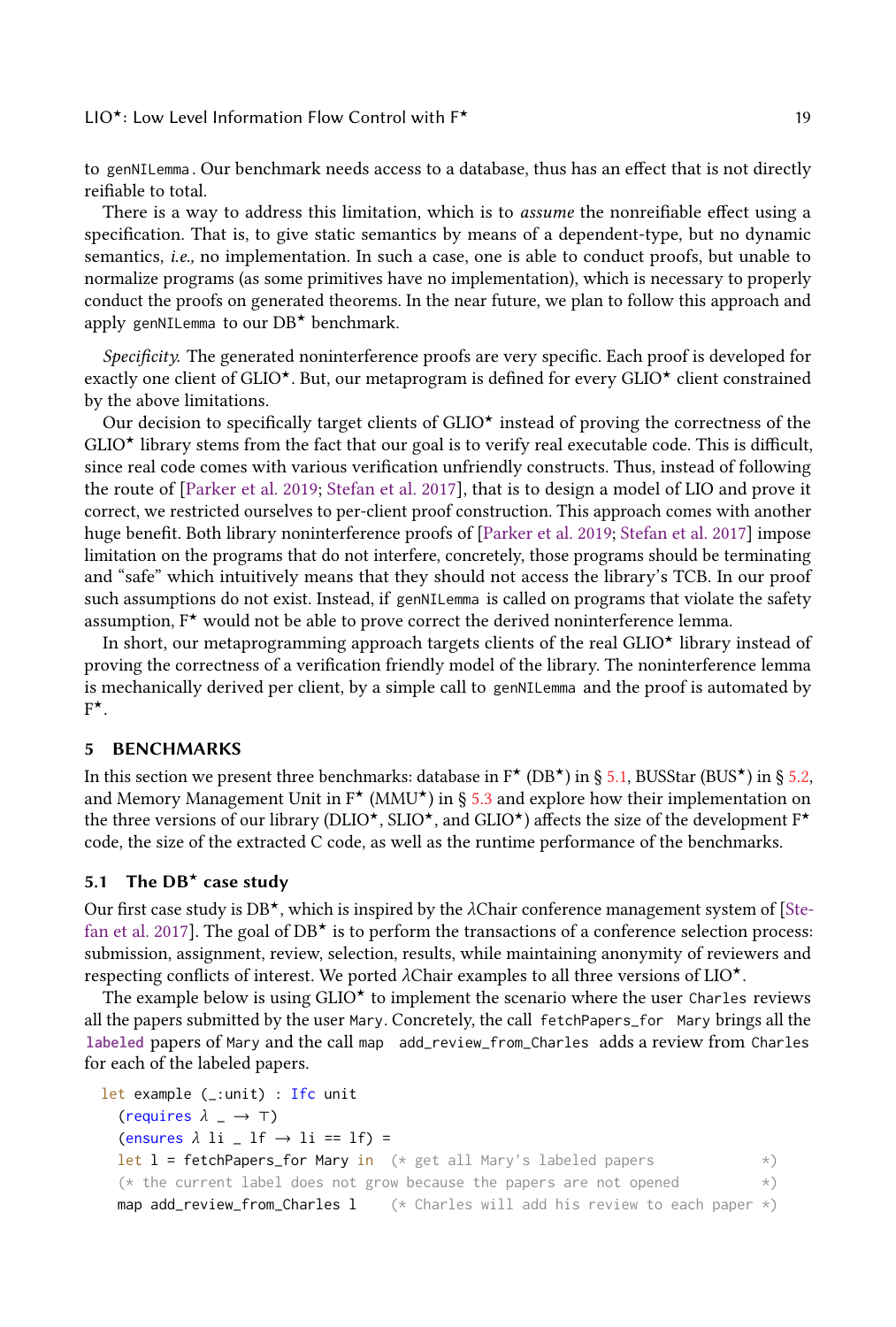```
(* the map executes toLabeled for each paper so the context is still preserve *)
```
The ensures clause above requires that the current label is preserved. Since fetchPapers\_for returns labeled papers it does not raise the context, but for reviewing higher privileges are required. Locally raising the current label can only be achieved by the toLabeled function.

When we use GLIO<sup>\*</sup>, where labels of labeled values are ghosted we face a problem. We are required to locally raise the current label using the dynamic labels that protect Mary's papers, which is impossible. To address this problem, in this DB<sup>\*</sup> benchmark, we boxed labeled values with a label, that exists at runtime and soundly approximates the ghost label of the **labeled** value. We define the box type as follows:

```
type box a = fdata: labeled α;
  tag: (l: l{gc (labelOf data) \sqsubseteq l})
}
let unbox (bv:box \alpha) : Ifc \alpha(ensures \lambda li x lf → (gc lf) = ((gc li) \sqcup bv.tag) \land x == valueOf (bv.data)) =
  unlabel bv.data
```
The refinement type in the tag of the box ensures that the box's tag can be safely used at runtime when the protection label is required. In the GLIO<sup>★</sup> implementation of DB<sup>★</sup> we store box values in the database – to be able to access the labels at runtime – while the DLIO<sup> $\star$ </sup> and SLIO $\star$  implementations store **labeled** values.

In Table [5](#page-21-1) we observe that the lines of  $F^*$  program code (LoP) of the implementation increased from 166 in DLIO<sup>★</sup> (which is very similar to the original LIO implementation) to 265 in SLIO<sup>★</sup> and to 269 in GLIO<sup> $\star$ </sup>. This is a big increase on Lines of  $F^{\star}$  (LoF) which depicts that the verification effort required was strenuous. The reason for that is that this specific example was developed to present the expressiveness power of LIO and it is very heavy on dynamic IFC checks. In Table [7](#page-22-0) we observe that this verification effort does not pay off at runtime speedups which are only 9.1% and 12.6% for SLIO<sup> $\star$ </sup> and GLIO $\star$ , respectively.

From this benchmark we conclude that all the libraries are equally expressive, but clients with heavy runtime checks are advised to use the dynamic  $DLIO^*$  version.

## <span id="page-19-0"></span>5.2 The BUS<sup>\*</sup> case study

Our second benchmark is an BUS<sup> $\star$ </sup> Application Programming Interface (API) that uses IFC to ensure component separation. Figure [2](#page-19-1) gives flowchart of the BUS<sup> $\star$ </sup>'s algorithm which is triggered any time a packet is available for transport.

We enforce component separation using  $LIO^{\star}$  as follows. For each actor, *i.e.*, a system component, we define a security label (*i.e.*, type component = *l*). The current label of the Ifc effect keeps track of the accumulated BUS label. Each time an actor reads from the BUS, the current label is raised with actor. Dually, each time an actor writes to the BUS, it is required

<span id="page-19-1"></span>

Fig. 2. Flowchart of readBUS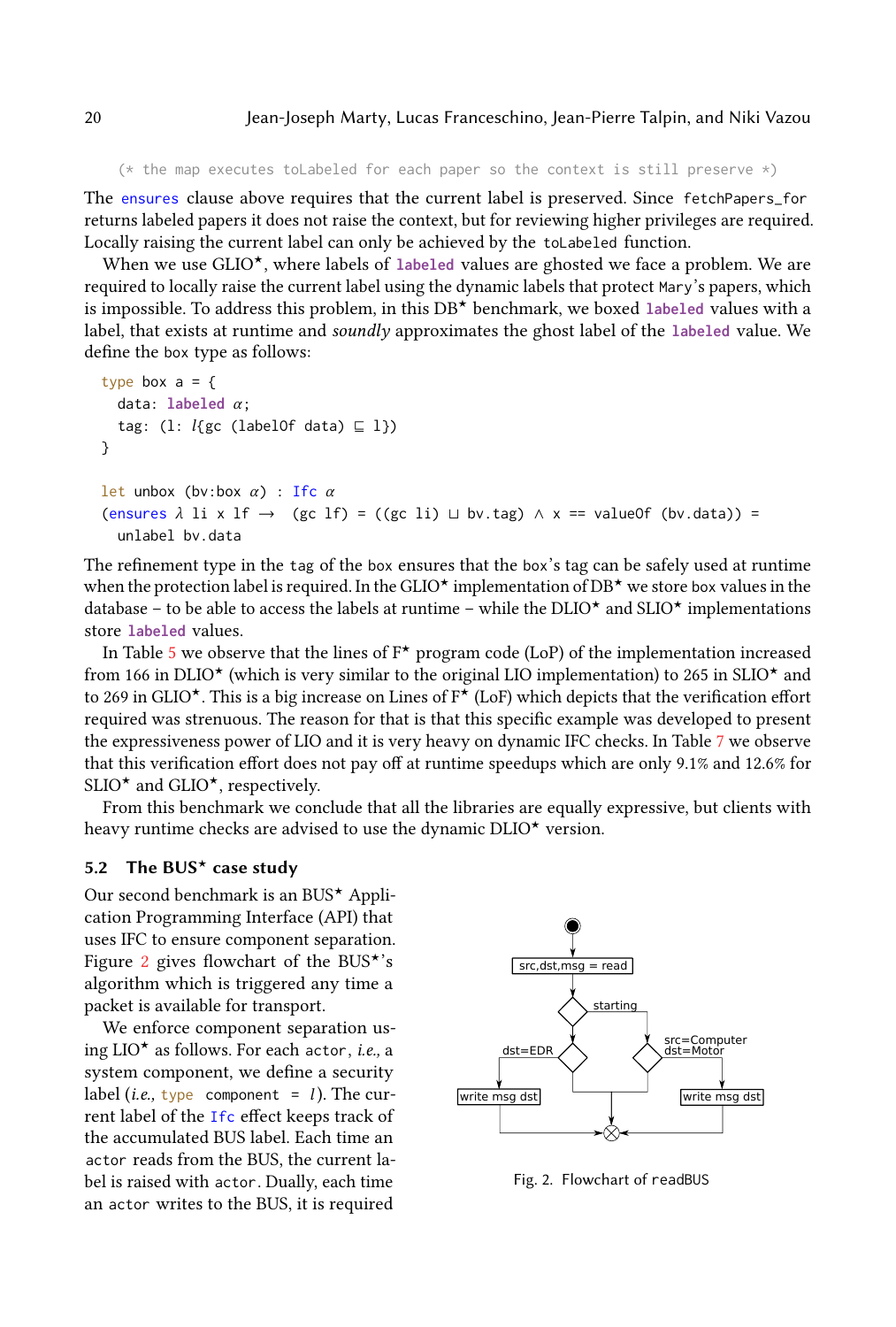that the current label can flow to the actor. This behavior is similar to LIO's unlabel and label operations. Thus, to enforce component separation we simply wrap the BUS read and write primitives to the Ifc effect via unlabel and label operations. Below we provide the wrappers as implemented in GLIO $^{\star}$ .

```
let writeBUS (actor:component) (data:byte) : Ifc unit
  (requires \lambda li \rightarrow li \subseteq actor) (ensures \lambda li x lo \rightarrow li = lo) =
  write actor (label data (G.hide actor))
let readBUS (actor:component): Ifc byte
```

```
(ensures \lambda li x lo \rightarrow lo = li \sqcup actor) =
unlabel (read actor)
```
<span id="page-20-0"></span>

|                                                                                                                                                                  |                                 | EDR                            | Computer | Motor                 |
|------------------------------------------------------------------------------------------------------------------------------------------------------------------|---------------------------------|--------------------------------|----------|-----------------------|
| <b>BUS</b> execution:                                                                                                                                            | <b>BUS</b> label                | label                          | label    | label                 |
| $\mathsf{let} \; \mathsf{a} = \mathsf{read} \; \mathsf{computer} \; \mathsf{in} \mathsf{l}$<br>(write a EDR);<br>let a = read Motor in<br>(write a <b>EDR</b> ); | Ø<br><b>CLIM</b><br><b>CLIM</b> | ELIC.<br>ELIC.<br><b>EUMUC</b> |          | м<br>м<br>м<br>м<br>м |

Fig. 3. Event Data Record Example using in BUS<sup> $\star$ </sup>

Figure [3](#page-20-0) presents an Event Data Recorder (EDR) example, where  $BUS^{\star}$  controls the transport of data from the computer, the motor controller and the EDR. Using  $BUS^*$  to implement an EDR requires two IFC policies. First, when the system starts, the computer is allowed to communicate with the engine. Second, the computer and the engine cannot exchange any information but can only communicate with the EDR to register event data.

We implemented this EDR example in  $DLIO^{\star}$ ,  $SLIO^{\star}$ and  $GLIO^{\star}$ . In Table [5](#page-21-1) we observe that our implementation is 94 LoP in all versions, since the client did not require any static specifications. The lines of extracted C code Lines of Code (LoC) greatly reduced from 100 LoC in DLIO<sup> $\star$ </sup>, to 92 LoC in SLIO $\star$ , and to 68 LoC in GLIO $\star$ . This reduction expresses that the few runtime checks imposed by our example were trivially verified, rendering runtime label book tracking useless. In Table [7](#page-22-0) we observe that the running time of the example is in accordance with the extracted C code size and gives 21.4% speedup for SLIO $\star$  and 54.6% for GLIO $\star$ .

This benchmark illustrates that for applications that are not heavy on IFC checks and do not depend on dy-namic labels (in contrast to § [5.1\)](#page-18-1), moving from DLIO<sup> $\star$ </sup> to  $GLIO^{\star}$  gives significant runtime speedup with trivial verification cost effort.

<span id="page-20-1"></span>

Fig. 4. Specification of  $MMU^{\star}$ 's page swap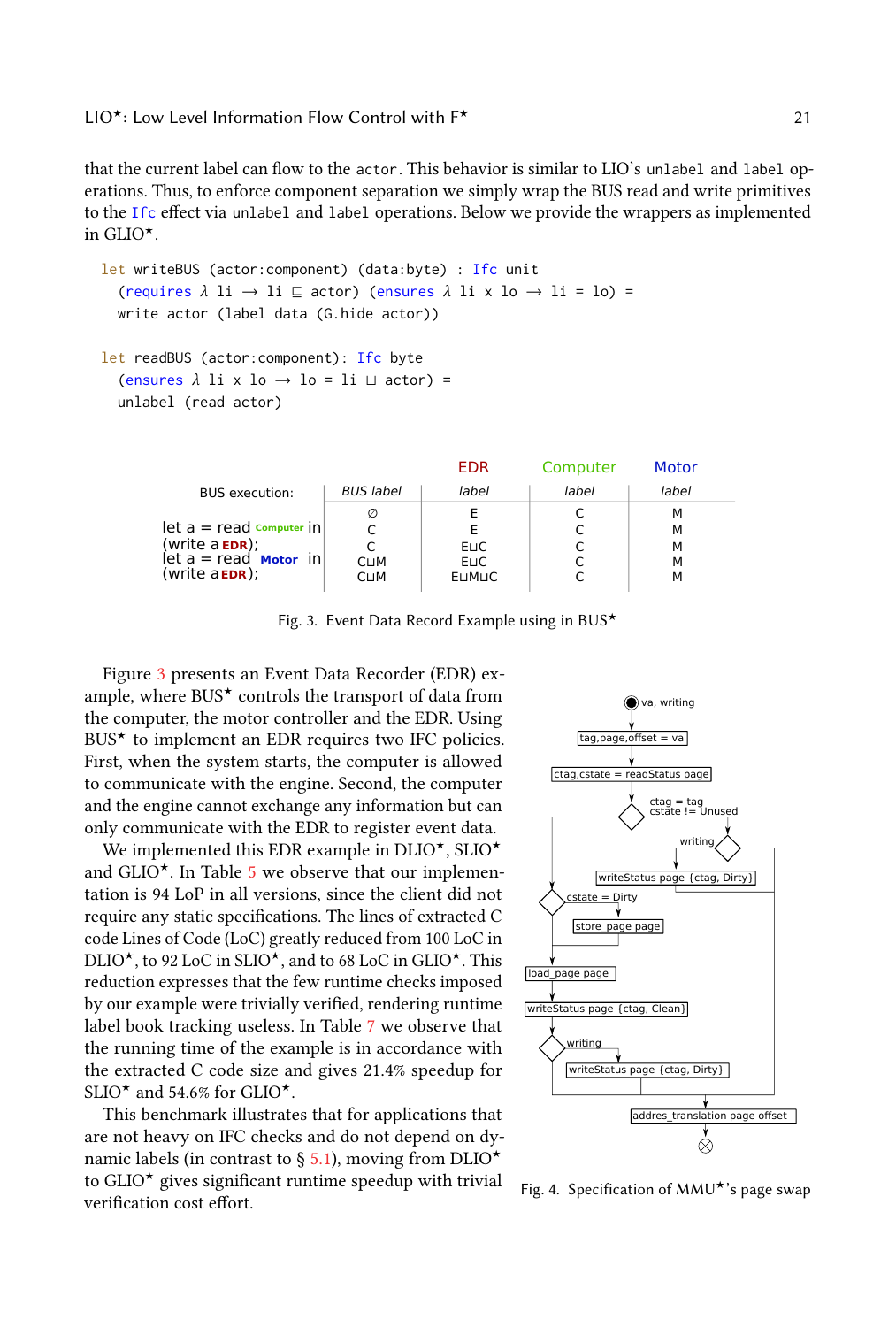## <span id="page-21-0"></span>5.3 The MMU $\star$  case study

Our third benchmark is  $MMU^*$  that uses IFC policies to isolate application memory resources. Our implementation is inspired by [\[Choudhuri and Givargis](#page-25-8) [2005\]](#page-25-8), that introduces the principle of a software Memory Management Unit (MMU) for embedded devices that lack hardware virtualization.

 $MMU<sup>*</sup>$  allows us to use virtualization to isolate tasks but also to permit data transfer between tasks memory. When writing to a memory location, a program must craft a virtual address with a tag: the target task's id, a page\_index : the page to write, and an offset\_index . This allows any tasks to read and write on any memory location depending on the policy.

In order to perform the transaction to physical memory, the  $MMU^{\star}$  translates the virtual address to a physical one using a private function called translation . This function takes two arguments: a virtual address and a boolean that indicates the type of translation (read or write). Figure [4,](#page-20-1) illustrate the translation algorithm.

Our example, has two tasks: task1 which writes two bytes in the memory of the second task and task2 which reads these two bytes and performs an addition. We use  $LIO^{\star}$  to show that task2 reads only its own memory, in a way similar to BUS<sup> $\star$ </sup> presented before (§ [5.2\)](#page-19-0).

In this example, as in BUS<sup>\*</sup>, we observe C code reduction and runtime speedup when IFC checks are statically proved. As Table [5](#page-21-1) presents our implementation is 124 LoP in all versions, while LoC greatly reduced from 192 LoC in DLIO<sup>\*</sup>, to 176 LoC in SLIO<sup>\*</sup>, and to 155 LoC in GLIO<sup>\*</sup>. As with BUS<sup>\*</sup>, the C code reduction leads to runtime speedups of 23% for SLIO<sup>\*</sup> and 47.7% for GLIO<sup>\*</sup> shown in Table [7.](#page-22-0) Thus, again we get important runtime speedup with low verification effort.

#### 5.4 Evaluation

Finally we summarize the implementation platform and evaluation of our libraries.

Figure [6](#page-22-1) presents the hardware and software for the development and evaluation of our libraries. We used the GNU C Compiler (GCC) compiler because our work is targeting microcontroller like Amtel which are not supported by the verified compiler CompCert. For our benchmarks, we explicitly disable any compiler optimizations.

Figure [5](#page-21-1) summarizes the LoF and the extracted Lines of C Code (LoC) for each of our three benchmarks. Figure [7](#page-22-0) summarizes the running times for each of the benchmark and the speedup of each library version with respect to  $DLIO<sup>*</sup>$ . To measure these times, we run the BUS<sup> $\star$ </sup> and the MMU $\star$  benchmarks 75M times and the  $DB^*$  benchmarks

<span id="page-21-1"></span>

Fig. 5. Size measurement of all presented uses cases.

20k times. Concerning data set,  $DB^*$  has a database with 2000 papers where 1992 belong to the user Mary, the BUS<sup>★</sup> uses a list of packet that test all combination of the lattice labels, and the MMU<sup>★</sup> doesn't need a dataset.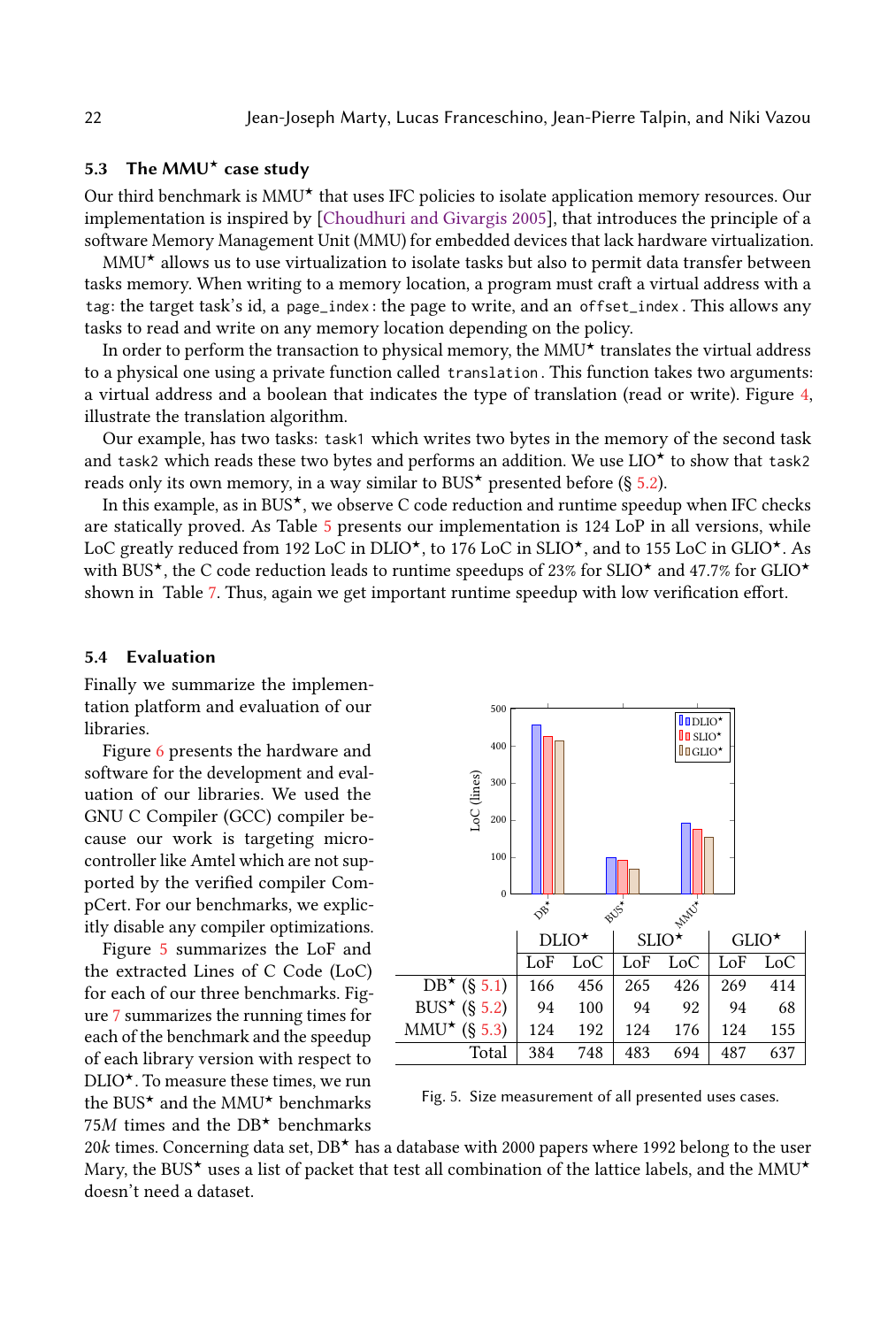<span id="page-22-1"></span>

| GCC.        | 8.2.1 20181215                           | Processor    | Intel(R) $Xeon(R)$ W-2104 |
|-------------|------------------------------------------|--------------|---------------------------|
| Fedora      | 5.3.6-100.fc29.x86 64                    | Frequency    | 3.2 GHz                   |
| $F^{\star}$ | aeb4203c841735a6f401ed8b9cd44412a68c82bb | Core         | $\overline{4}$            |
| KreMLin     | 882534387830a4cc259c1a543e0dfc10dcc70f52 | Architecture | x86 64                    |
|             |                                          | RAM          | 16GB                      |

#### Fig. 6. Details our benchmark platform

<span id="page-22-0"></span>

Fig. 7. Performance measurement of all presented uses cases.

We conclude that moving from DLIO<sup>\*</sup>, to SLIO<sup>\*</sup>, and to GLIO<sup>\*</sup>, is expected to increase the LoF but reduces the LoC, since IFC is statically checked. Since the lines of C code are reduced and runtime checks and label book keeping is removed, this leads to runtime speedups. From our three benchmarks we conclude that this extra effort in static verification pays off in low-level applications, like  $MMU^{\star}$  and BUS<sup> $\star$ </sup> that use few but critical IFC checks. On the other hand, in applications like  $DB^*$  that are heavy on dynamic IFC checks the verification effort is high and the effect on runtime improvement small.

#### 6 RELATED WORKS

 $LIO<sup>*</sup>$  descends from a vast line of works started from the basis of MAC in [\[Bell and LaPadula](#page-25-9) [1973\]](#page-25-9) to the general lattice-theoretic model proposed by Denning in [\[Denning and Denning](#page-25-10) [1977\]](#page-25-10) to verify the control information flow on computer or operating systems.

Today, large, security-sensitive, applications use expensive and state-of-the-art architectures, such as Risc-V or ARM designs, to implement systematic resource isolation at supervisor and hardware-MMU kernel level to safely sandbox legacy services of large corporate or cloud infrastructures. The open-source RISC-V architecture supports extensions providing hardware IFC capabilities encoded as a byte-size tag alongside with data [\[Ferraiuolo et al.](#page-25-11) [2018;](#page-25-11) [Palmiero et al.](#page-26-14) [2018\]](#page-26-14) to control data flow in accordance with the tags privileges. ARM's Trustzone allows to segregate encrypted and decrypted data in physically isolated trust zones. [\[De Amorim et al.](#page-25-12) [2015\]](#page-25-12) generalizes this meta-data tag mechanism to implement more general software-defined IFC policies at hardware level.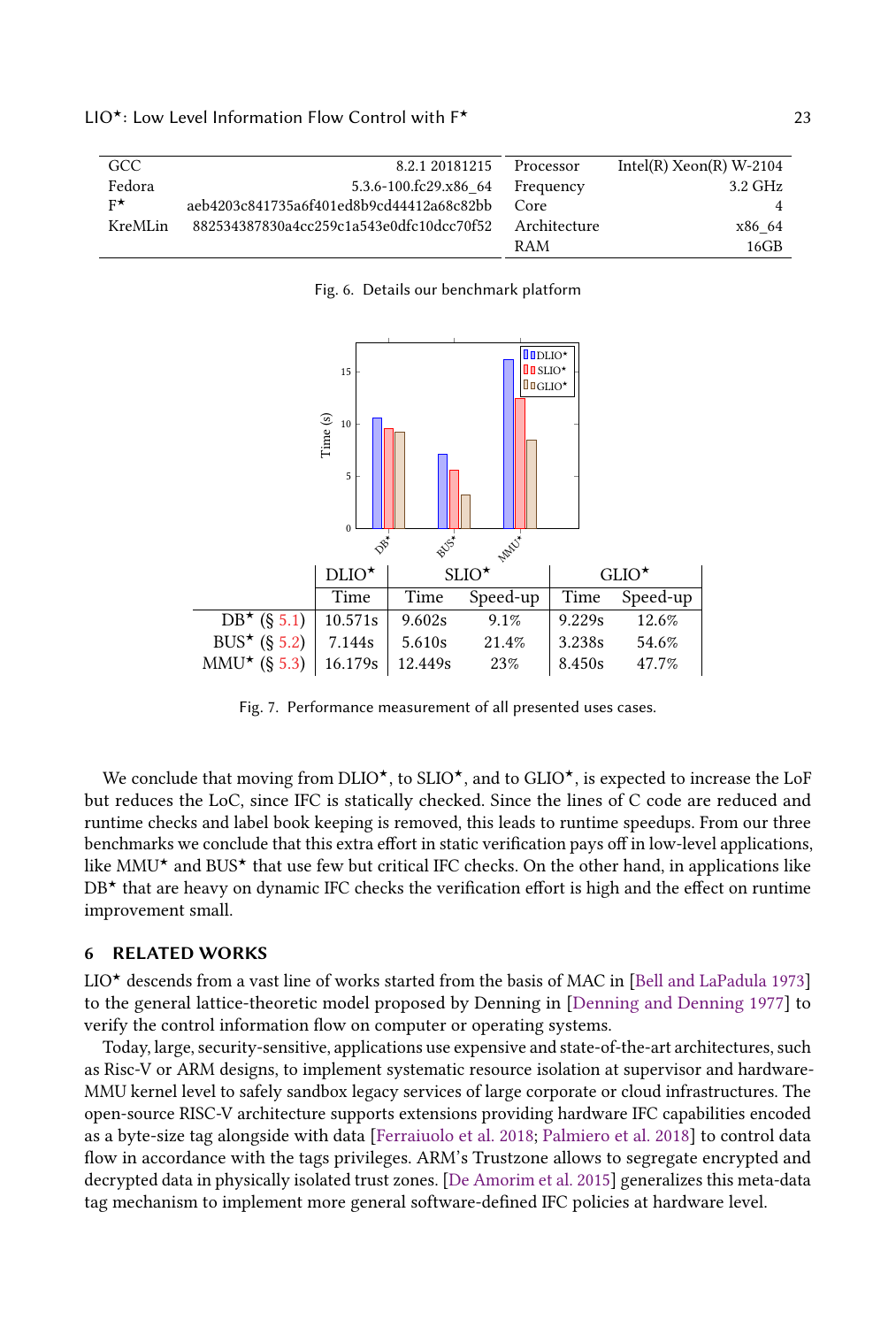Virtualization technology and resource isolation available in modern operating systems and verified micro-kernels [\[Gu et al.](#page-25-13) [2016;](#page-25-13) [Klein et al.](#page-26-15) [2009\]](#page-26-15) is however far from available to consumermarket, IoT-oriented, embedded micro-controller architectures. On such targets, compartmentalization is a cost-effective compilation technique to complement label-enforced IFC policy with defensive code to isolate possible software faults and prevent program threads from addressing data outside of their designated partitions [\[Besson et al.](#page-25-14) [2019;](#page-25-14) [De Amorim et al.](#page-25-12) [2015\]](#page-25-12).

Software-defined IFC helps to overcome hardware limitations and can, where available, strengthen coarse-grain, hardware security mechanisms (trust zones, virtualization, tags) with fine-grain user-, task- or channel-level micro-policies [\[De Amorim et al.](#page-25-12) [2015\]](#page-25-12). Software-level IFC was first proposed in [\[Myers](#page-26-16) [1999b\]](#page-26-16) to annotate Java programs with IFC policies. [\[Hammer et al.](#page-26-17) [2006\]](#page-26-17) provides a language-agnostic library to check IFC properties in imperative C or Java programs.

Dynamic IFC policies have extensively been developed in operating system design. [\[Zeldovich](#page-27-0) [et al.](#page-27-0) [2006\]](#page-27-0) provides a survey covering this domain. For instance, [\[Krohn et al.](#page-26-18) [2007\]](#page-26-18) proposes operating system mechanisms to systematically check information flow read or written by system threads. LIO is introduced in [\[Giffin et al.](#page-25-4) [2012\]](#page-25-4) and showed in [\[Parker et al.](#page-26-5) [2019\]](#page-26-5) to support dynamic IFC for web applications using a verified implementation in Liquid Haskell. In [\[Buiras](#page-25-2) [et al.](#page-25-2) [2015a\]](#page-25-2), LIO mixes static and dynamic verification in Haskell to mitigate the constraints of runtime checks.

IFC [\[Sabelfeld and Myers](#page-26-0) [2006\]](#page-26-0) policies can be used to ensure component separation, but current techniques that enforce such policies either use heavy runtime checks [\[Austin and Flanagan](#page-25-0) [2012;](#page-25-0) [Austin et al.](#page-25-1) [2017;](#page-25-1) [Yang et al.](#page-26-2) [2016\]](#page-26-2) or rely on advanced type-checking using high level programming languages [\[Buiras et al.](#page-25-2) [2015a;](#page-25-2) [Schoepe et al.](#page-26-4) [2014\]](#page-26-4).

LIO relies on Haskell's monads to effectively enforce IFC policies when reading/writing to databases or the web [\[Parker et al.](#page-26-5) [2019;](#page-26-5) [Stefan et al.](#page-26-6) [2017\]](#page-26-6). [\[Gregersen et al.](#page-25-15) [2019\]](#page-25-15) presents the implementation of a statically verified IFC policy in Idris. Idris is a pure functional programming language with dependent type and proof assistance. [\[Gregersen et al.](#page-25-15) [2019\]](#page-25-15) shows how modelling IFC using dependent types improves expressibility of IFC policies.

Hence, direct application of software-defined IFC policies to embedded devices with, e.g., LIO, faces two major obstacles. First, LIO's policy enforcement relies on automatically generated runtime checks that would, if not properly sand-boxed, cause an unattended device to crash unpredictably. Second, garbage collection and lazy evaluation in high-level languages may overflow their limited memory if implemented without extensive engineering, testing and profiling efforts.

Our approach takes advantage of both the expressivity of dependent-types in the verified programming language  $F^{\star}$  [\[Swamy et al.](#page-26-7) [2016\]](#page-26-7), allowing us to use  $F^{\star}$ 's effects to encode monadic IFC encapsulation, and the capability of generating bare-metal system code, by using its KreM-Lin [\[Protzenko et al.](#page-26-8) [2017\]](#page-26-8) code generator. This approach yields three advantages:

Like related approaches based on high-level programming languages, [\[Buiras et al.](#page-25-2) [2015a;](#page-25-2) [Gregersen et al.](#page-25-15) [2019;](#page-26-5) [Parker et al.](#page-26-5) 2019; [Stefan et al.](#page-26-6) [2017\]](#page-26-6), LIO<sup>\*</sup> lifts policy enforcement from runtime checks to static proof obligations by using powerful dependent-type systems using a minimalistic effect system defined from F<sup>\*</sup>'s Dijkstra Monads [\[Maillard et al.](#page-26-9) [2019\]](#page-26-9), leading to verified code with minimal mechanisation, and in similar ways to [\[Parker et al.](#page-26-5) [2019\]](#page-26-5), using Liquid Haskell's refinement type system.

[\[Buiras et al.](#page-25-2) [2015a\]](#page-25-2) offers a different hybridation mechanism that ours: it eliminates IFC runtime checks that can be ruled safe statically and keep other, call-dependent, dynamic checks. This is a most suitable approach for transactional applications, where throwing an exception from some LIO client application is non-critical or fail-safe. However, in the case of, possibly unattended, reactive applications, this is not an option, as failing safe usually means to restart a real-time and potentially mission- or safety-critical application.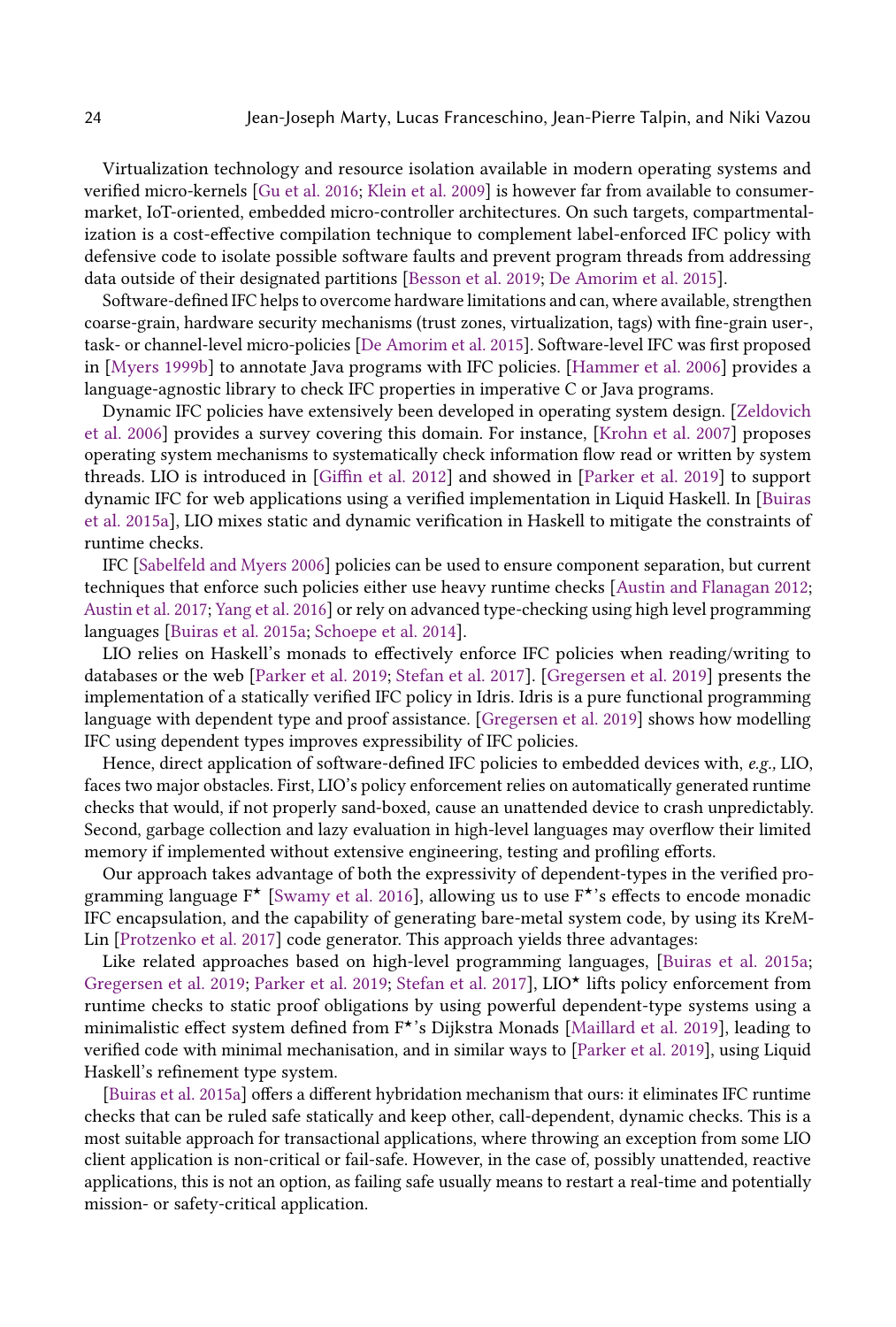[\[Sabelfeld and Russo](#page-26-19) [2010\]](#page-26-19) provides a detailed review on the extensive number of related approaches based on the static analysis of imperative system programs. The recent [\[Guarnieri et al.](#page-25-16) [2020\]](#page-25-16), for instance, statically analyses bytecode to monitor programs that may leak unintended information when executed on speculative architectures. As in these approaches,  $LIO^{\star}$  offers the capability to run verified code generated from the KreMLin compiler [\[Protzenko et al.](#page-26-8) [2017\]](#page-26-8), without the need for a runtime library or a garbage collector, and hence for direct application for low-level, resource-constrained, embedded architectures.

[\[Gregersen et al.](#page-25-15) [2019\]](#page-25-15) models LIO in the domain-specific language Idris to mechanically verify its specification by theorem proving; and [\[Parker et al.](#page-26-5) [2019\]](#page-26-5) uses the refinement reflection mechanism of Liquid Haskell [\[Vazou et al.](#page-26-20) [2017\]](#page-26-20) to automate the proof for a model of LIO in the λ-calculus. LIO<sup>★</sup> verifies the actual LIO<sup>★</sup>'s client applications correct and non-interfering by using F<sup>★</sup>'s meta-programming environment Meta<sup>\*</sup> [\[Martínez et al.](#page-26-10) [2019\]](#page-26-10).

[\[Sabelfeld and Russo](#page-26-19) [2010\]](#page-26-19) shows static verification of IFC policies to be as strong as its, more permissive, dynamic enforcement via defensive code or monitors, both static and dynamic approaches ultimately providing the same assurance of termination-insensitive non-interference.

### 7 CONCLUSION AND FUTURE WORKS

We presented LIO<sup> $\star$ </sup> a verified  $F^{\star}$ , IFC framework. First, we implemented three library versions: 1) the dynamic DLIO<sup> $\star$ </sup>, where IFC policies are checked at runtime, 2) the static SLIO $\star$ , where IFC policies are lifted to compile time proof obligations, and 3) the ghost  $GLIO^{\star}$ , where the IFC label tracking is totally erased at runtime. Next, we used metaprogramming to define genNILemma , a procedure that generates a lemma stating that a concrete  $GLO^{\star}$  client is noninterferent. We applied genNILemma to two of our benchmarks and various smaller examples, and generated noninterference lemmata that  $F^{\star}$  automatically proved correct. We evaluated our approach using three benchmarks and validated that moving from DLIO<sup> $\star$ </sup>, to SLIO $\star$ , to GLIO $\star$ , the verification effort (*i.e.*, the F $\star$  Lines of Code) increases, but the extracted C code is cleaner (and shorter) and up to %54.6 faster (in the case of BUS<sup>\*</sup>). In general, we propose a methodology that is using static verification to reduce runtime checks and metaprogramming to prove program metaproperties, leading to both fast and provably correct software, ideal to be executed by embedded devices.

#### Future works

Metaproperties. To verify our methodology, we developed a mechanized noninterference proof of GLIO<sup> $\star$ </sup>'s clients. As discussed in § [4.4](#page-17-0) our approach suffers from various limitations, some of them stem from Meta<sup>\*</sup>, which prevented us from proving noninterference of the DB<sup>\*</sup> clients. As Meta $\star$  gets more mature and our experience with it grows, we aim to complete the metatheory of  $DB<sup>*</sup>$  in the near future and even apply this metaprogramming for metaproperties methodology to generalize a noninterference proof for every  $GLIO^{\star}$  client.

Layered Effects. Our current implementation of  $LIO<sup>*</sup>$  suffers from a lack of parametricity: it is not possible to use our framework without, for instance, Low\*'s ST effect, the standard  $\mathsf{F}^{\star}$  way of writing low-level programs. Layered effect, a new  $F^{\star}$  feature, addresses this issue.

This last improvement of  $F^*$  will enable us to define IFC effects independently of target IO computation (memory, streams, etc) and allow to express IFC policies in a much simpler and elegantly modular way by the composition of effects. This will make our IFC library a lot more portable and allow to significantly reduce its TCB.

Our current implementation of  $LIO^*$  only handles pure functions and we couldn't yet use Low $\star$  effects to extend it with a complete memory model, which would have been much of an improvement for, e.g., the MMU $\star$  case study. There are several reasons why we made the design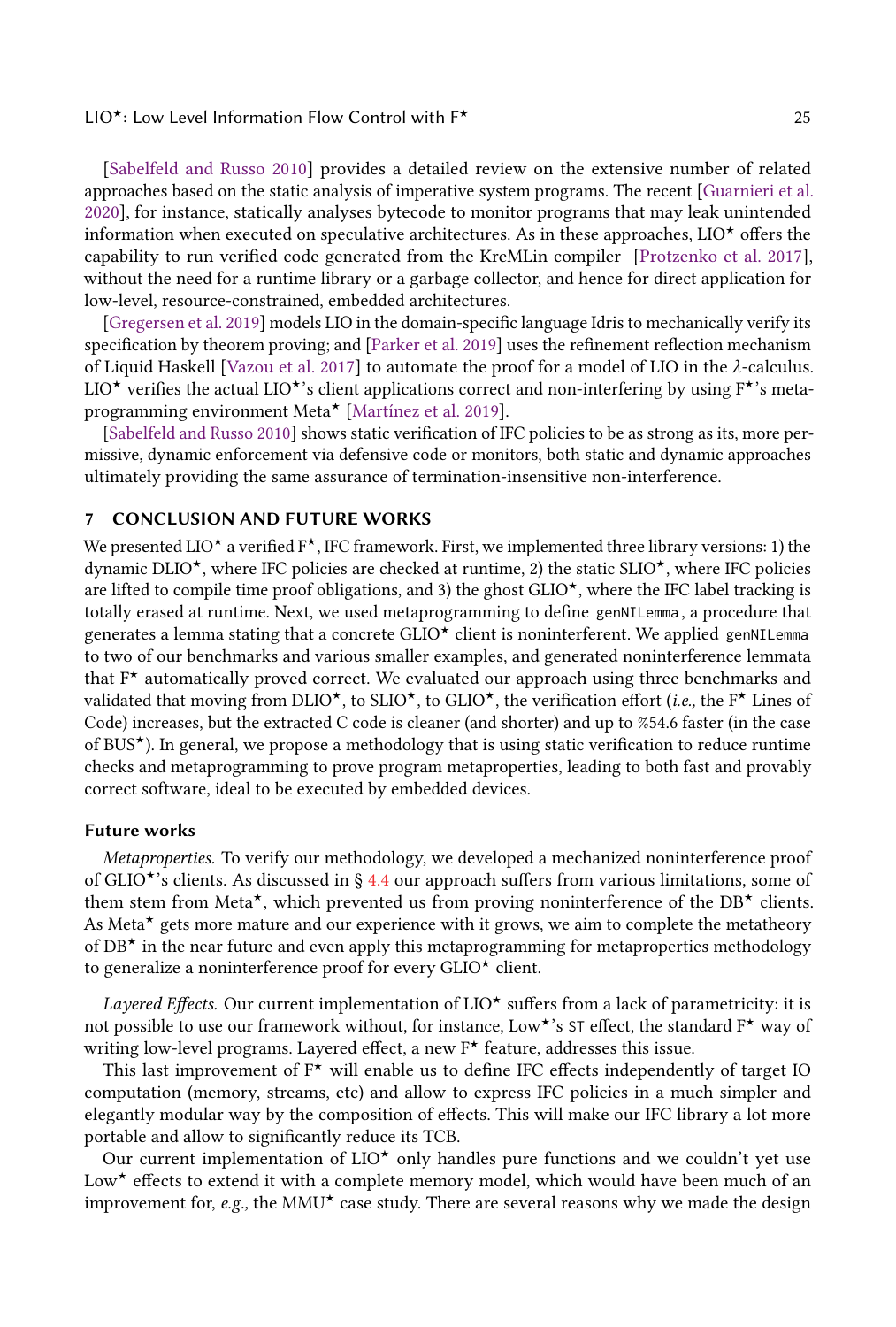choice to limit our working prototype with pure effects:  $1/$  using  $F^{\star}$ 's base effects would have implied modifying the Low<sup>★</sup> API to include labels,  $2/$  furthermore, the Low<sup>★</sup> memory model and API are going to be revamped (C code extraction from KreMLin doesn't currently play nicely with reifiable effect), and 3/ the notion of layered effect, a new way of compositionally declaring effects, is currently being tested in  $F^{\star}$ .

This last improvement of  $F^*$  will enable us to define IFC effects independently of target IO monad (memory, streams, etc) and allow to express IFC policies in a much simpler and elegantly modular way by the composition of effects. This will make our IFC library a lot more portable and allow us to significantly reduce its TCB.

#### REFERENCES

- <span id="page-25-6"></span>Danel Ahman, Catalin Hritcu, Kenji Maillard, Guido Martinez, Gordon Plotkin, Jonathan Protzenko, Aseem Rastogi, and Nikhil Swamy. 2017. Dijkstra Monads for Free. In 44th ACM SIGPLAN Symposium on Principles of Programming Languages (POPL). ACM, 515–529. <https://doi.org/10.1145/3009837.3009878>
- <span id="page-25-0"></span>Thomas H. Austin and Cormac Flanagan. 2012. Multiple Facets for Dynamic Information Flow. In Proceedings of the 39th Annual ACM SIGPLAN-SIGACT Symposium on Principles of Programming Languages (POPL '12). Association for Computing Machinery, New York, NY, USA, 165–178. <https://doi.org/10.1145/2103656.2103677>
- <span id="page-25-1"></span>Thomas H. Austin, Tommy Schmitz, and Cormac Flanagan. 2017. Multiple Facets for Dynamic Information Flow with Exceptions. ACM Trans. Program. Lang. Syst. 39, 3, Article Article 10 (May 2017), 56 pages. <https://doi.org/10.1145/3024086>
- <span id="page-25-9"></span>D Elliott Bell and Leonard J LaPadula. 1973. Secure computer systems: Mathematical foundations. Technical Report. MITRE CORP BEDFORD MA.
- <span id="page-25-14"></span>Frédéric Besson, Sandrine Blazy, Alexandre Dang, Thomas Jensen, and Pierre Wilke. 2019. Compiling Sandboxes: Formally Verified Software Fault Isolation. In Programming Languages and Systems, Luís Caires (Ed.). Springer International Publishing, Cham, 499–524.
- <span id="page-25-2"></span>Pablo Buiras, Dimitrios Vytiniotis, and Alejandro Russo. 2015a. HLIO: Mixing static and dynamic typing for information-flow control in Haskell. In ACM SIGPLAN Notices, Vol. 50. ACM, 289–301.
- <span id="page-25-5"></span>Pablo Buiras, Dimitrios Vytiniotis, and Alejandro Russo. 2015b. HLIO: Mixing Static and Dynamic Typing for Information-Flow Control in Haskell. In Proceedings of the 20th ACM SIGPLAN International Conference on Functional Programming (ICFP 2015). Association for Computing Machinery, New York, NY, USA, 289–301. <https://doi.org/10.1145/2784731.2784758>
- <span id="page-25-8"></span>Siddharth Choudhuri and Tony Givargis. 2005. Software virtual memory management for MMU-less embedded systems. Center for Embedded Computer Systems (2005), 12.
- <span id="page-25-12"></span>Arthur Azevedo De Amorim, Maxime Dénes, Nick Giannarakis, Catalin Hritcu, Benjamin C Pierce, Antal Spector-Zabusky, and Andrew Tolmach. 2015. Micro-policies: Formally verified, tag-based security monitors. In 2015 IEEE Symposium on Security and Privacy. IEEE, 813–830.
- <span id="page-25-3"></span>Dorothy E. Denning. 1976. A Lattice Model of Secure Information Flow. Commun. ACM 19, 5 (May 1976), 236–243. <https://doi.org/10.1145/360051.360056>
- <span id="page-25-10"></span>Dorothy E Denning and Peter J Denning. 1977. Certification of programs for secure information flow. Commun. ACM 20, 7 (1977), 504–513.
- <span id="page-25-11"></span>Andrew Ferraiuolo, Mark Zhao, Andrew C Myers, and G Edward Suh. 2018. HyperFlow: A processor architecture for nonmalleable, timing-safe information flow security. In Proceedings of the 2018 ACM SIGSAC Conference on Computer and Communications Security. ACM, 1583–1600.
- <span id="page-25-7"></span>Andrzej Filinski. 1994. Representing Monads. In Proceedings of the 21st ACM SIGPLAN-SIGACT Symposium on Principles of Programming Languages (POPL '94). Association for Computing Machinery, New York, NY, USA, 446–457. [https:](https://doi.org/10.1145/174675.178047) [//doi.org/10.1145/174675.178047](https://doi.org/10.1145/174675.178047)
- <span id="page-25-4"></span>Daniel B Giffin, Amit Levy, Deian Stefan, David Terei, David Mazières, John C Mitchell, and Alejandro Russo. 2012. Hails: Protecting data privacy in untrusted web applications. In Presented as part of the 10th {USENIX} Symposium on Operating Systems Design and Implementation ({OSDI} 12). 47–60.
- <span id="page-25-15"></span>Simon Gregersen, Søren Eller Thomsen, and Aslan Askarov. 2019. A dependently typed library for static information-flow control in idris. In International Conference on Principles of Security and Trust. Springer, 51–75.
- <span id="page-25-13"></span>Ronghui Gu, Zhong Shao, Hao Chen, Xiongnan Newman Wu, Jieung Kim, Vilhelm Sjöberg, and David Costanzo. 2016. CertiKOS: An Extensible Architecture for Building Certified Concurrent {OS} Kernels. In 12th {USENIX} Symposium on Operating Systems Design and Implementation ({OSDI} 16). 653–669.
- <span id="page-25-16"></span>Marco Guarnieri, Boris Köpf, Jose Morales, Jan Reineke, and Andrés Sánchez. 2020. SPECTECTOR: Principled Detection of Speculative Information Flows. In Security and Privacy Conference. IEEE.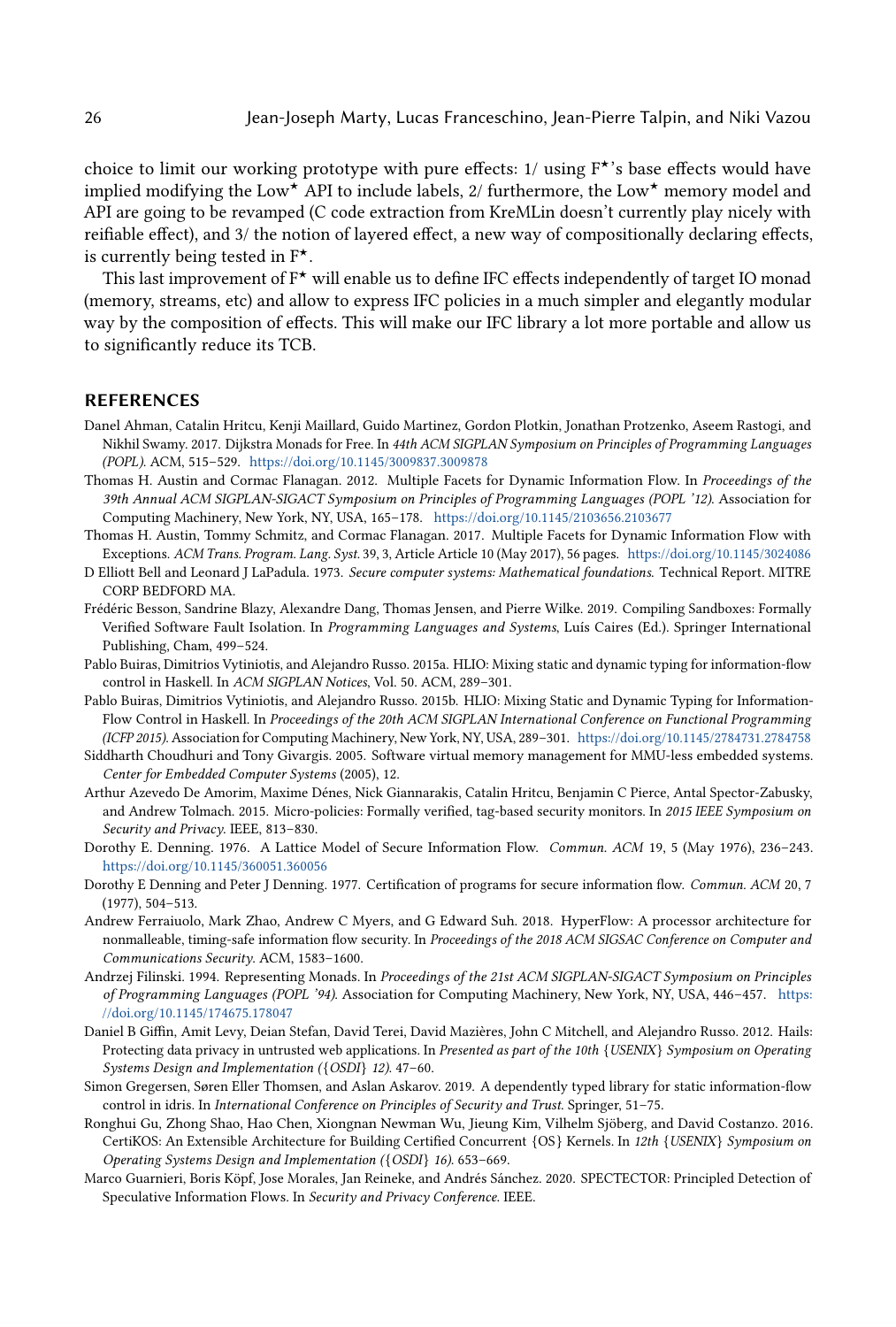- <span id="page-26-17"></span>Christian Hammer, Jens Krinke, and Gregor Snelting. 2006. Information flow control for java based on path conditions in dependence graphs. In IEEE International Symposium on Secure Software Engineering. IEEE Computer Press, 87–96.
- <span id="page-26-15"></span>Gerwin Klein, Kevin Elphinstone, Gernot Heiser, June Andronick, David Cock, Philip Derrin, Dhammika Elkaduwe, Kai Engelhardt, Rafal Kolanski, Michael Norrish, et al. 2009. seL4: Formal verification of an OS kernel. In Proceedings of the ACM SIGOPS 22nd symposium on Operating systems principles. ACM, 207–220.
- <span id="page-26-18"></span>Maxwell Krohn, Alexander Yip, Micah Brodsky, Natan Cliffer, M Frans Kaashoek, Eddie Kohler, and Robert Morris. 2007. Information flow control for standard OS abstractions. In ACM SIGOPS Operating Systems Review, Vol. 41. ACM, 321–334.
- <span id="page-26-9"></span>Kenji Maillard, Danel Ahman, Robert Atkey, Guido Martínez, Cundefinedtundefinedlin Hriundefinedcu, Exequiel Rivas, and Éric Tanter. 2019. Dijkstra Monads for All. Proc. ACM Program. Lang. 3, ICFP, Article Article 104 (July 2019), 29 pages. <https://doi.org/10.1145/3341708>
- <span id="page-26-10"></span>Guido Martínez, Danel Ahman, Victor Dumitrescu, Nick Giannarakis, Chris Hawblitzel, Catalin Hritcu, Monal Narasimhamurthy, Zoe Paraskevopoulou, Clément Pit-Claudel, Jonathan Protzenko, Tahina Ramananandro, Aseem Rastogi, and Nikhil Swamy. 2019. Meta-F\*: Proof Automation with SMT, Tactics, and Metaprograms. In 28th European Symposium on Programming (ESOP). Springer, 30–59. [https://doi.org/10.1007/978-3-030-17184-1\\_2](https://doi.org/10.1007/978-3-030-17184-1_2)
- <span id="page-26-3"></span>Andrew C. Myers. 1999a. JFlow: Practical Mostly-Static Information Flow Control. In Proceedings of the 26th ACM SIGPLAN-SIGACT Symposium on Principles of Programming Languages (POPL '99). Association for Computing Machinery, New York, NY, USA, 228–241. <https://doi.org/10.1145/292540.292561>
- <span id="page-26-16"></span>Andrew C Myers. 1999b. JFlow: Practical mostly-static information flow control. In Proceedings of the 26th ACM SIGPLAN-SIGACT symposium on Principles of programming languages. ACM, 228–241.
- <span id="page-26-14"></span>Christian Palmiero, Giuseppe Di Guglielmo, Luciano Lavagno, and Luca P Carloni. 2018. Design and implementation of a dynamic information flow tracking architecture to secure a RISC-V core for IoT applications. In 2018 IEEE High Performance extreme Computing Conference (HPEC). IEEE, 1–7.
- <span id="page-26-5"></span>James Parker, Niki Vazou, and Michael Hicks. 2019. LWeb: Information Flow Security for Multi-tier Web Applications. Proc. ACM Program. Lang. 3, POPL, Article 75 (Jan. 2019), 30 pages. <https://doi.org/10.1145/3290388>
- <span id="page-26-8"></span>Jonathan Protzenko, Jean-Karim Zinzindohoué, Aseem Rastogi, Tahina Ramananandro, Peng Wang, Santiago Zanella-Béguelin, Antoine Delignat-Lavaud, Catalin Hritcu, Karthikeyan Bhargavan, Cédric Fournet, and Nikhil Swamy. 2017. Verified Low-Level Programming Embedded in F\*. PACMPL 1, ICFP (Sept. 2017), 17:1–17:29. [https://doi.org/10.1145/](https://doi.org/10.1145/3110261) [3110261](https://doi.org/10.1145/3110261)
- <span id="page-26-12"></span>Alejandro Russo, Koen Claessen, and John Hughes. 2008. A Library for Light-Weight Information-Flow Security in Haskell. In Proceedings of the First ACM SIGPLAN Symposium on Haskell (Haskell '08). Association for Computing Machinery, New York, NY, USA, 13–24. <https://doi.org/10.1145/1411286.1411289>
- <span id="page-26-0"></span>A. Sabelfeld and A. C. Myers. 2006. Language-based Information-flow Security. IEEE J.Sel. A. Commun. 21, 1 (Sept. 2006), 5–19. <https://doi.org/10.1109/JSAC.2002.806121>
- <span id="page-26-19"></span>Andrei Sabelfeld and Alejandro Russo. 2010. From Dynamic to Static and Back: Riding the Roller Coaster of Information-Flow Control Research. In Perspectives of Systems Informatics, Amir Pnueli, Irina Virbitskaite, and Andrei Voronkov (Eds.). Springer Berlin Heidelberg, Berlin, Heidelberg, 352–365.
- <span id="page-26-4"></span>Daniel Schoepe, Daniel Hedin, and Andrei Sabelfeld. 2014. SeLINQ: Tracking Information across Application-Database Boundaries. SIGPLAN Not. 49, 9 (Aug. 2014), 25–38. <https://doi.org/10.1145/2692915.2628151>
- <span id="page-26-13"></span>Tim Sheard and Simon Peyton Jones. 2002. Template Meta-Programming for Haskell. In Proceedings of the 2002 ACM SIGPLAN Workshop on Haskell (Haskell '02). Association for Computing Machinery, New York, NY, USA, 1–16. [https:](https://doi.org/10.1145/581690.581691) [//doi.org/10.1145/581690.581691](https://doi.org/10.1145/581690.581691)
- <span id="page-26-6"></span>Deian Stefan, Alejandro Russo, David Mazières, and John C. Mitchell. 2017. Flexible Dynamic Information Flow Control in the Presence of Exceptions. Journal of Functional Programming 27 (2017).
- <span id="page-26-7"></span>Nikhil Swamy, Catalin Hritcu, Chantal Keller, Aseem Rastogi, Antoine Delignat-Lavaud, Simon Forest, Karthikeyan Bhargavan, Cédric Fournet, Pierre-Yves Strub, Markulf Kohlweiss, Jean-Karim Zinzindohoué, and Santiago Zanella-Béguelin. 2016. Dependent Types and Multi-Monadic Effects in F\*. In 43rd ACM SIGPLAN-SIGACT Symposium on Principles of Programming Languages (POPL). ACM, 256–270. <https://www.fstar-lang.org/papers/mumon/>
- <span id="page-26-1"></span>Eran Tromer and Roei Schuster. 2016. DroidDisintegrator: Intra-Application Information Flow Control in Android Apps. In Proceedings of the 11th ACM on Asia Conference on Computer and Communications Security (ASIA CCS '16). Association for Computing Machinery, New York, NY, USA, 401–412. <https://doi.org/10.1145/2897845.2897888>
- <span id="page-26-20"></span>Niki Vazou, Anish Tondwalkar, Vikraman Choudhury, Ryan G. Scott, Ryan R. Newton, Philip Wadler, and Ranjit Jhala. 2017. Refinement Reflection: Complete Verification with SMT. Proc. ACM Program. Lang. 2, POPL, Article Article 53 (Dec. 2017), 31 pages. <https://doi.org/10.1145/3158141>
- <span id="page-26-11"></span>Philip Wadler and Peter Thiemann. 2003. The Marriage of Effects and Monads. ACM Trans. Comput. Logic 4, 1 (Jan. 2003), 1–32. <https://doi.org/10.1145/601775.601776>
- <span id="page-26-2"></span>Jean Yang, Travis Hance, Thomas H. Austin, Armando Solar-Lezama, Cormac Flanagan, and Stephen Chong. 2016. Precise, Dynamic Information Flow for Database-Backed Applications. In Proceedings of the 37th ACM SIGPLAN Conference on